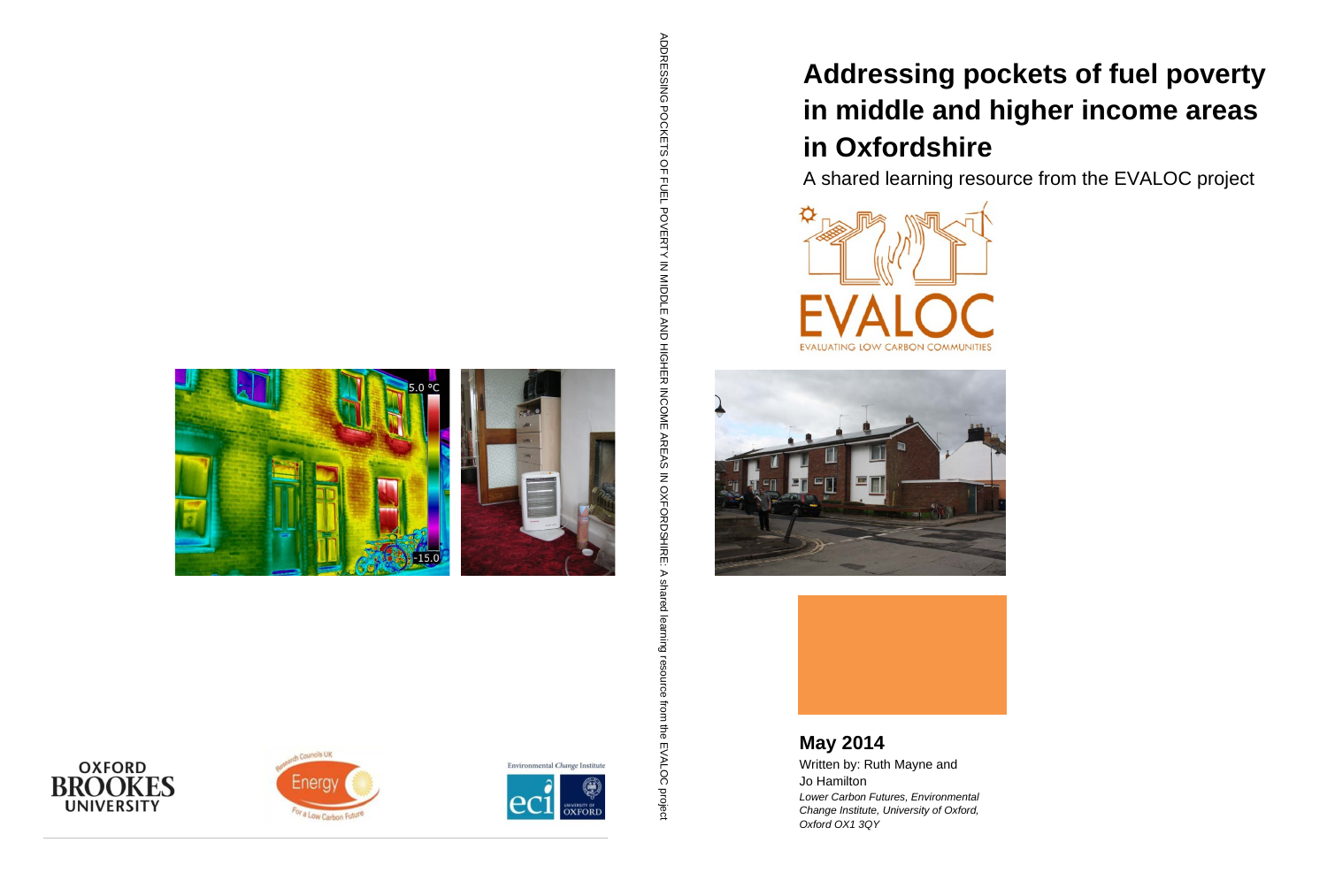EVALOC is one of seven projects funded by the Economic and Social Research Council (ESRC) and Engineering and Physical Sciences Research Council (EPSRC) Energy and Communities stream of the Research Council UK (RCUK) Energy Programme (Grant reference: RES-628-25-001). EVALOC project brings together researchers from Oxford Brookes University and University of Oxford with six Department of Energy and Climate Change (DECC) funded low carbon communities.

#### **This report should be referenced as:**

Ruth Mayne and Jo Hamilton (2014). *Addressing pockets of fuel poverty in middle and high income areas in Oxfordshire,* University of Oxford, Oxford

For more information on EVALOC project, please visit: **www.evaloc.org.uk** or contact Professor Rajat Gupta, rgupta@brookes.ac.uk

#### Published by:

Low Carbon Building Group, Oxford Institute for Sustainable Development, Oxford Brookes **University** Environmental Change Institute, University of Oxford © Low Carbon Building Group and Environmental Change Institute, 2014

**Images front cover** (from top to bottom, left to right): *EVALOC team* | **Back cover** (from left to right): *EVALOC team*

The EVALOC research team wishes to encourage access to, and circulation of, its work as widely as possible without affecting the ownership of the copyright, which remains with the copyright holder. To facilitate these objectives, this work is subject to the Creative Commons Attribution-NonCommercial-NoDerivs (by-nc-nd) 2.0 UK: England & Wales licence. The full licence can be viewed at <http://creativecommons.org/licenses/by-nc-nd/2.0/uk/>

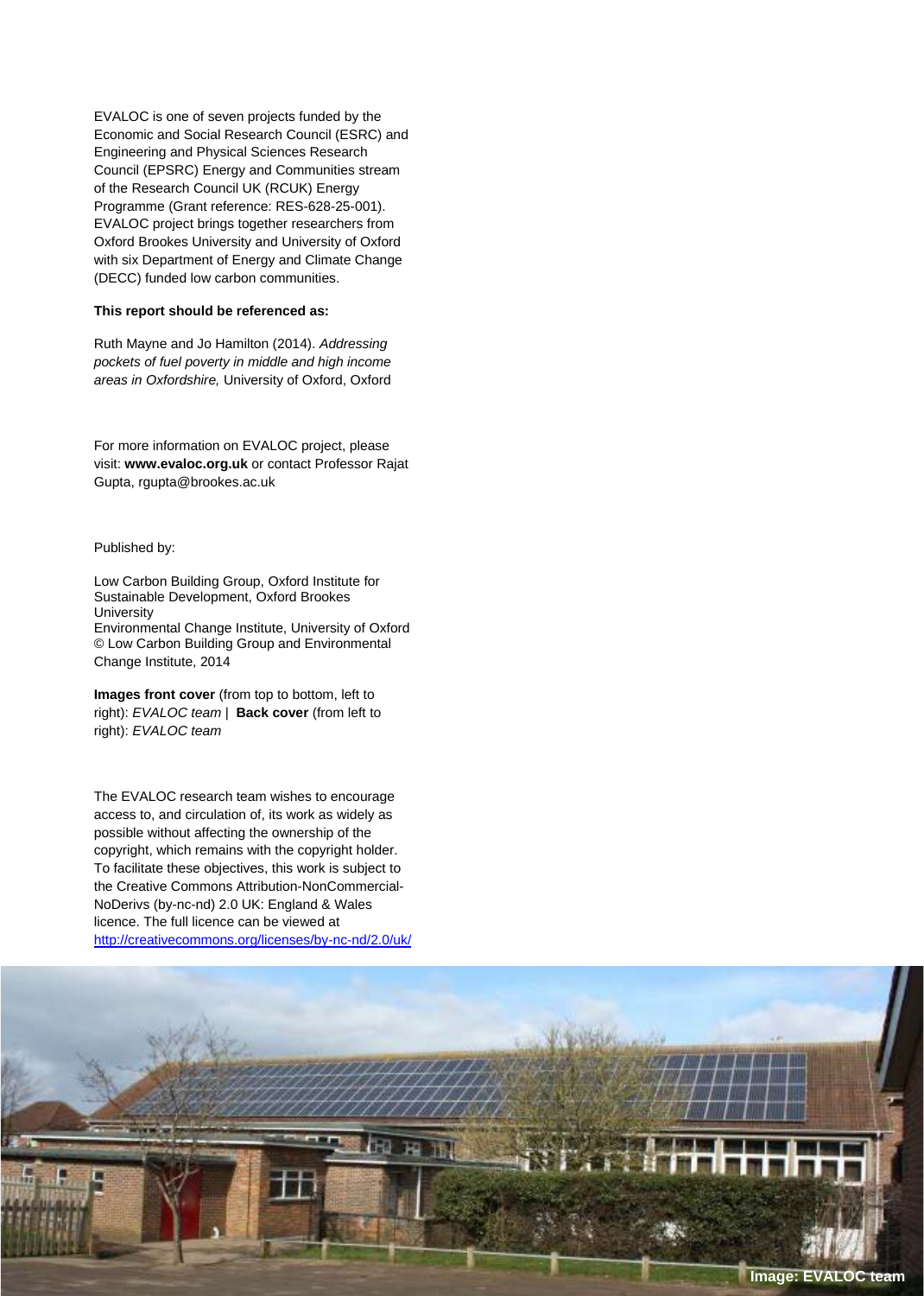### <span id="page-2-0"></span>**Aims**

Urgent and far reaching changes are needed to reduce carbon emissions in order to avoid climate change of above 2%. These involve decarbonising our energy supply, improving the efficiency of energy use, reducing energy demand and hence making allied changes in many of our everyday (energyconsuming) behaviours or practices (Low Carbon Plan, 2011), whilst ensuring those in fuel poverty are not affected in terms of health and comfort.

This report is one of a series that share emerging learning from the EVALOC research programme which is investigating the contributions and limits of six Low Carbon Communities (LCCs) in changing energy behaviours and reducing local carbon emissions. This report draws on learning from a shared learning workshop suggested by Low Carbon West Oxford (LCWO), one of the EVALOC communities. The workshop was one of 20 community-based events supported by EVALOC as part of the community level action research strand , including shared learning workshops and reports on Carbon Reduction in Communities of Disadvantage and on Partnership Working (available on the EVALOC website).

The idea for this workshop arose from LCWO's concern that there are hidden pockets of low income and vulnerable owner occupiers and private tenants in West Oxford (and other middle and higher income areas across the county) that energy efficiency services might not be reaching, thereby limiting potential carbon reductions, further disadvantaging low income households, and exacerbating income and health inequalities across the county. The workshop aims were to:

- Share learning from a number of case studies in Oxford and Oxfordshire about strategies, opportunities and barriers to address fuel poverty among the pockets of low income fuel poor in the many middle and higher income communities across Oxfordshire and Oxford;
- Draw out lessons for local authorities, other statutory agencies, community groups and government policy;
- Inform communities about the available affordable warmth and energy efficiency services in Oxford and Oxfordshire this winter.

The workshop was held on November 27<sup>th</sup> 2013 and attended by representatives from local authorities, networks, agencies and community groups from across Oxfordshire. The agenda consisted of presentations, and discussion about gaps, barriers

and opportunities for addressing fuel poverty, and recommendations for government, local authority and community groups.

The workshop included case studies presented by Oxford City Council, Oxfordshire Affordable Warmth Network, a Green Deal assessment company, and two community groups, Low Carbon West Oxford and Low Carbon East Oxford. Participants were then divided into groups to discuss gaps/barriers, opportunities and recommendations for government, local authorities, other statutory agencies and community groups.

The workshop and report focuses on affordable warmth services provided to low income and vulnerable owner occupiers and private tenants (rather than social tenants whose properties tend to have higher energy efficiency ratings due to the Decent Homes Standard for social housing). Affordable warmth services may include energy efficiency or saving, income maximisation (such as benefit uptake, job/training and debt advice) and/or tariff switching advice. The report does not cover the affordable warmth services provided in Oxfordshire by district councils, social landlords, energy suppliers or private providers.

### <span id="page-2-1"></span>**Acknowledgements**

The report was written by Ruth Mayne and Jo Hamilton based on case studies presented at the workshop, the contributions of workshop participants during and after the workshop, comments from ECI colleagues and the wider literature. Please contact ruth.mayne@ouce.ox.ac.uk if you have any comments, corrections or can provide relevant additional data.

Workshop participants included:

Debbie Haynes, Oxford City Council; Kate Eveleigh , Oxfordshire County Council; Anne Clilverd, LCWO; Lorna Edwards, LCWO; Brenda Boardman, Low Carbon Oxford North (LCON); Sam Clarke, LCON; Alison Grunewald, Low Carbon Headington; Ruth Conway, Low Carbon East Oxford; Diocese and Affordable Warmth Network; Sue Roberts, Sustainable Wallingford and Eco Morph; Ian Bacon, Sustainable Blewbury; Sarah Northall, Curate of Church at Iffley/Rose Hill; Dale Hoyland Affordable Warmth Network and National Energy Foundation; Linda Watson, ORRC; Peter Lefort, Community Action Groups Oxfordshire. Robin Morris from Low Carbon East Oxford drafted the case study and provided comments after the workshop.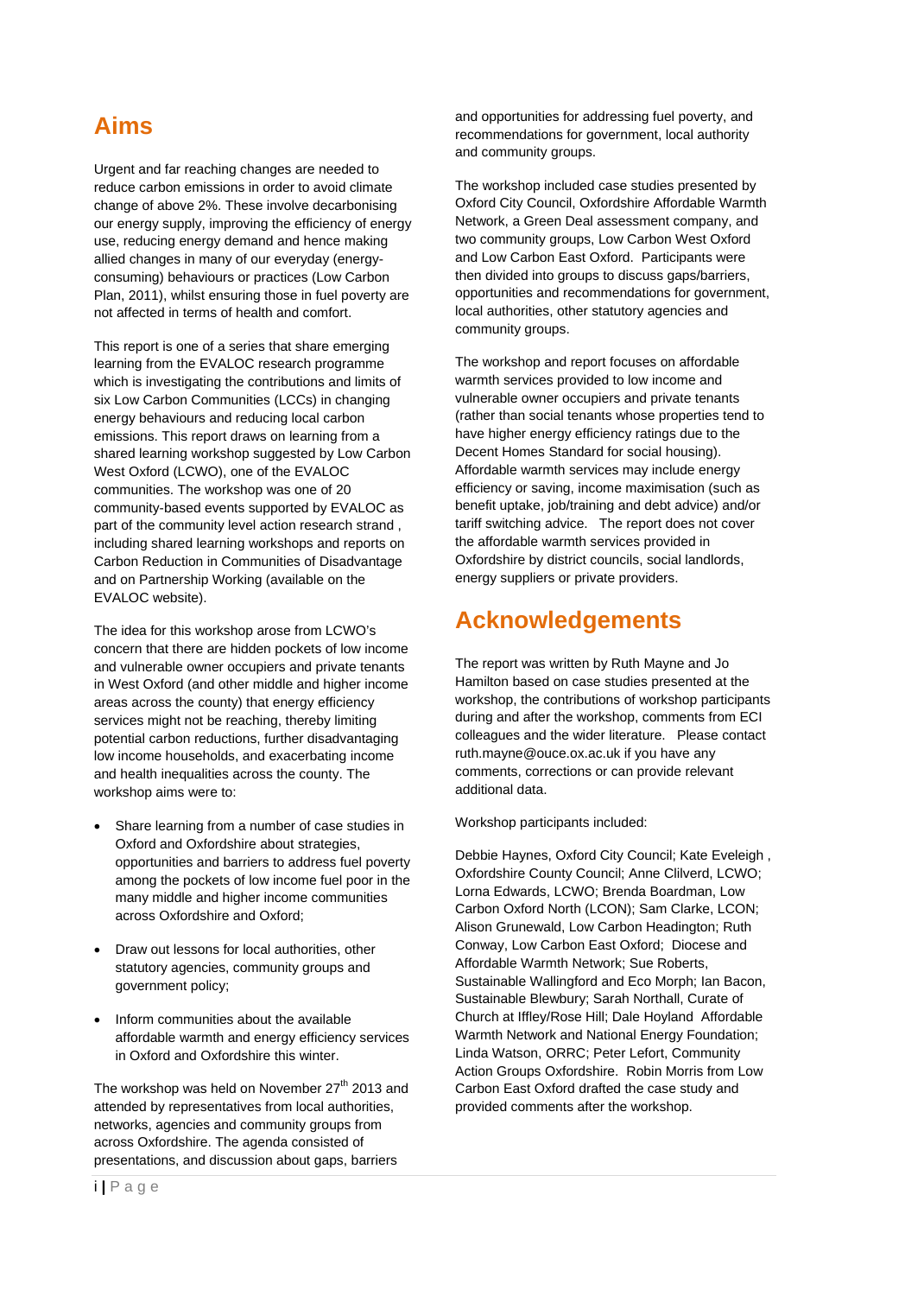### <span id="page-3-3"></span>**Summary of findings**

Although Oxfordshire is a relatively wealthy county there are pockets of deprivation and fuel poverty. Improving household energy efficiency is the most permanent way of tackling fuel poverty. Despite the continued efforts of local organisations to alleviate fuel poverty across Oxfordshire only a fraction of the estimated 26,088 fuel poor households in Oxfordshire appear to have received energy efficiency improvements to their homes in 2013, a significant reduction from the previous year.

According to a freedom of information request there were **990 energy efficiency measures** 

**recommended** in Oxfordshire in 20[1](#page-3-0)3<sup>1</sup> under the new Energy Company Obligation (ECO). This was the first year of the new  $ECO<sup>2</sup>$  $ECO<sup>2</sup>$  $ECO<sup>2</sup>$  so some teething problems were to be expected, and government do statistics show an upward trend in installation over the year nationally (DECC, 2013). However, the figures represent a significant overall reduction compared to the **9,832 households** which received energy efficiency improvements in 2012 under the final year of the previous energy obligation scheme, Carbon Emissions Reduction target (CERT) (EST HEED)<sup>[3](#page-3-2)</sup>. Unless the rate of delivery is greatly accelerated in future years the 2016 fuel poverty elimination target will be significantly overrun, low income households will be further economically disadvantaged by rising fuel bills and existing health problems and income inequality will be exacerbated across the county.

Workshop participants identified the following problems in helping improve the energy efficiency of low income fuel poor households in both lower and higher income areas of Oxfordshire:

-

<span id="page-3-1"></span> $2$  The figures are for 8 months from January 2013 (the start of ECO) until September 2013.

#### **Government policy**

- There are not clear lines of responsibility or targets for fuel poverty reduction nationally or locally.
- There is reduced funding available for household energy efficiency improvements generally, and for low income fuel poor households specifically compared to previous years. (Jansz, A. and Guertler, P , 2012).
- The recently introduced Energy Company Obligation (ECO), which is now the main source of funding for energy efficiency measures, is difficult to access and does not provide full funding for all needed measures including for the fuel poor.
- There are no consistent sources of revenue funding for local organisations to enable an adequate level of home visits and/or to coordinate the area wide delivery of energy efficiency measures that have been proven successful elsewhere such as in Kirklees (Butterworth et al 2011; Eldrich et al 2010; EST, 2005), or to deliver behaviour change programmes.

#### **Local infrastructure**

- Linked to these problems in the policy framework and financial incentive structure the organisations represented at the workshop:
- Find it difficult to access and obtain adequate ECO funding for energy efficiency measures for low income fuel poor households (including owner occupiers and private tenants) and hence provide a clear simple and understandable offer to residents, whether in lower or higher income areas.
- Rely heavily on signposting and phone advice, rather than home visits or the area wide coordinated delivery of free household energy efficiency households which has proven successful in Kirklees and elsewhere.
- Tend to provide energy efficiency and behaviour change services in a piecemeal and fragmented way to low income fuel poor (owners occupiers and private tenants) across the county.

#### **Recommendations**

• Workshop participants made a number of recommendations to address the identified problems including:

<span id="page-3-0"></span> $1$  It is not possible to tell from these figures: how many energy efficiency improvements were actually improvements implemented; precisely how many reached low income fuel poor households (although the budget share initially allocated to the fuel poor under ECO is estimated to be 33% (Jansz, A. and Guertler, P, 2012) and whether these were in lower or higher income areas; whether the improvements were sufficient to have lifted households out of fuel poverty; or what the effect of other Affordable Warmth Services on benefits might have been.

<span id="page-3-2"></span><sup>&</sup>lt;sup>3</sup> The figures are for 8 months from April to December 2012.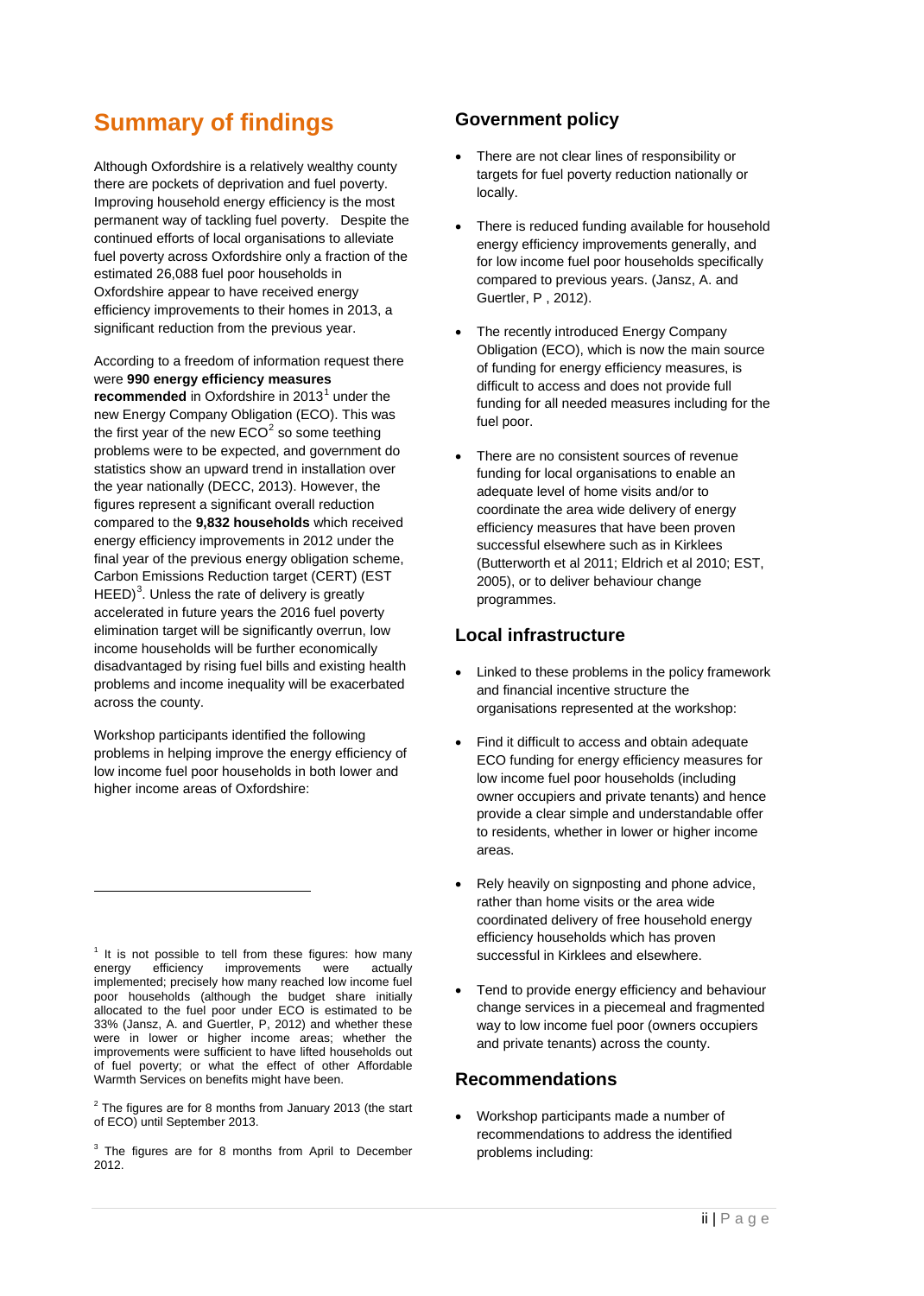- For the Government to:
	- Delineate clear responsibilities, targets and time lines for national government and local authorities to address fuel poverty;
	- Increase funding/subsidies for energy efficiency improvements particularly for low income fuel poor households via ECO or grants, and via the NHS;
	- Replace ECO with easy to access publically funded grants for the low income fuel poor; or simplify and reform ECO to provide clear and easily accessible free energy efficiency measures;
	- To provide revenue funding for the delivery roles of local actors including for home visits, the coordinated area-wide delivery of energy efficiency measures to residents (starting with the most deprived areas first) and energy behavioural advice;
- For Local Authorities to lead the development of a joined up county-wide strategy to address fuel poverty co-designed with appropriate health and statutory agencies and community groups. The strategy should include clear targets and delineation of responsibilities and roles between local organisations, a clear offer to residents, and the area wide delivery of free energy efficiency improvements to households in partnership with health agencies, other agencies and community groups (if funding permits).
- For community groups to hold local authorities and health agencies to account for addressing fuel poverty and to provide complementary support for example helping identify and link the fuel poor to existing affordable warmth services.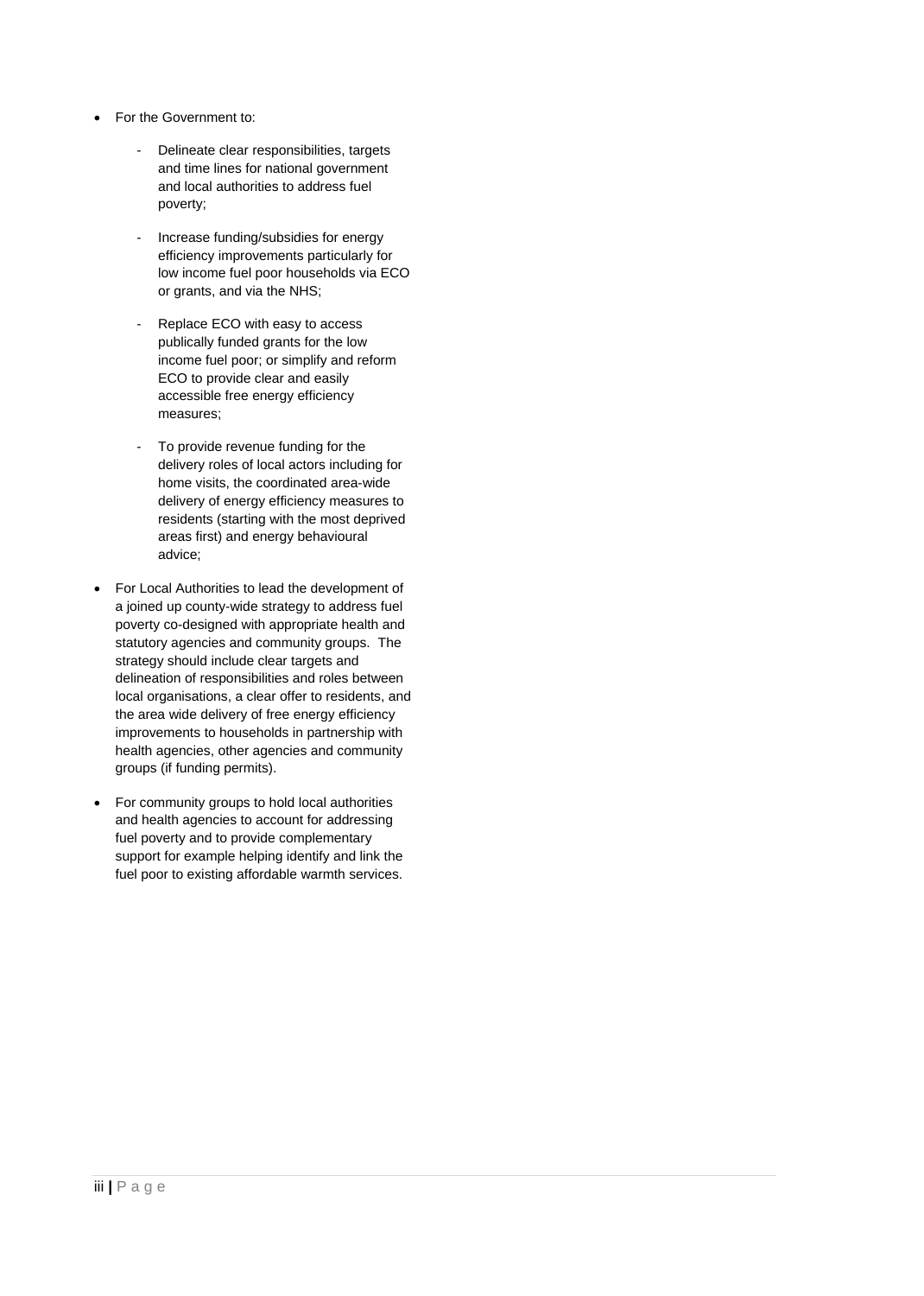# **Contents**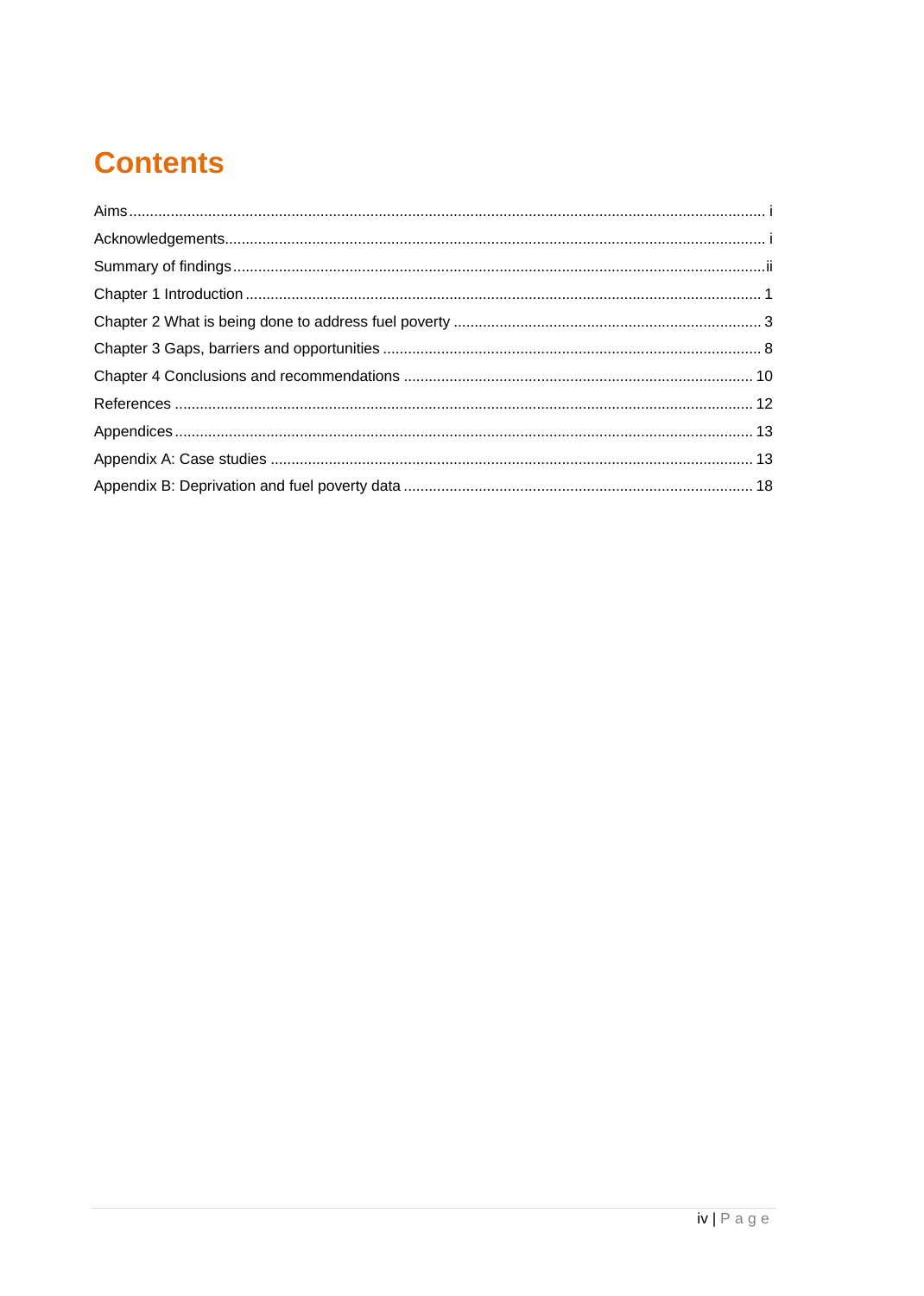# <span id="page-6-0"></span>**Chapter 1 Introduction**

#### **1.1Climate change and fuel poverty**

Urgent and radical reductions in greenhouse gas emissions are needed to avoid dangerous climate change (i.e. global surface temperatures increases of above 2°C over the pre-industrial average). This will involve decarbonising our energy supply, improving the efficiency of energy use, reducing energy demand, and making allied changes to many everyday (energy-consuming) behaviours or practices (HM Government, 2011 (a)). The fairness of carbon mitigation policies and programmes will also be crucial to winning public support for, and thus ensuring an effective response to, climate change, as recent public debate on energy prices in the UK has illustrated.

Residential energy use is responsible for almost 30% of the UK's carbon emissions, and is seen as a sector which can deliver considerable energy and carbon savings. Within this sector 4.82m households in the UK are currently considered to be fuel poor $<sup>4</sup>$  $<sup>4</sup>$  $<sup>4</sup>$ </sup> which means they are unable to afford sufficient energy to keep their house warm and hence suffer from the many physical and mental health problems associated with cold homes (Boardman 2010, Marmot Review, 2011). The numbers of people living in fuel poverty, according to the old definition<sup>[5](#page-6-2)</sup>, have increased by 13% in the last year and by 51% since 2011 (Guertler, P. 2014).

Fuel poverty is caused by a combination of the poor energy efficiency of the home, low incomes and energy bills (and can also be linked to under occupation) and means people are often unable to heat their homes adequately. There are many health risks associated with living in a cold, damp home including heart attacks, strokes, respiratory illness, hypothermia and falls. Also residents can suffer from

j

psychological and social problems linked with living in cold conditions, such as depression. Young people may be less likely to socialise with friends leading to social exclusion and could suffer with poor school performance. (Marmot Review 2011; Affordable Warmth Network, 2013).

Fuel poverty can be addressed by improving household energy efficiency, maximising income, and reducing fuel tariffs. Of these measures energy efficiency provides the more permanent solution and is widely recognised to bring many benefits. It contributes to carbon reduction, improved health and reduced health care bills, reduced fuel bills, creation of jobs and indirect economic benefits (Marmot Review, 2011; Butterworth et al, 2011; Eldrich et al, 2010; EST, 2005).

#### **1.2Demographics and fuel poverty in Oxfordshire**

Although Oxfordshire is relatively wealthy county there are hidden pockets of deprivation and fuel poverty across the county which can be difficult for affordable warmth and energy efficiency services to identify and reach.

#### **1.2.1 Demographics**

Oxfordshire is in the south-east of England with a population of approximately 653,800 (260,886 households) of which 152,000 (57,168 households) live in Oxford city. Twelve lower super output areas  $(LSOAs)^6$  $(LSOAs)^6$  in Oxford rank among the 20% most deprived areas in England – Rose Hill, Littlemore, Barton, and the Leys (Blackbird and Greater). Seven of these are among the 15% most deprived and one area to the west of Greater Leys is among the 10% most deprived (Oxford City Council, 2013; Oxfordshire Council dashboard of multiple deprivation). In addition 5 LSOAs in Cherwell and 1 in the Vale of the White Horse rank among the 20% most deprived areas in England (See Appendix B).

#### **1.2.2 Fuel poverty**

-

In 2011 nearly 10% of households – 25,874 households- were living in fuel poverty in Oxfordshire (using the old fuel poverty definition) compared to about 15% across the UK as a whole and around 12% in the South East. In Cherwell 8.3%, in South Oxfordshire 10.2%, in the Vale of the White Horse 9.7%, and in West Oxfordshire 10.4% of households respectively were living in fuel poverty, and in some LSOAs as many as 20% of households were living in fuel poverty in 2011.Much

<span id="page-6-1"></span><sup>4</sup> Until recently, a household was considered to be fuel poor if it spent more than 10% of household income on energy (to warm the house to 21C in the living room and 18C elsewhere in the house). Following the Hills Review (Hills 2012) the government has now formally adopted a new definition for fuel poverty whereby a household is said to be in fuel poverty if (a) they have required fuel costs that are above average (the national median level) and (b) were they to spend that amount they would be left with a residual income below the official poverty line. However, DECC is still reporting fuel poverty against the previous definition. See https://www.gov.uk/government/collections/fuelpoverty-statistics.

<span id="page-6-3"></span><span id="page-6-2"></span><sup>5</sup> Using the previous definition of fuel poverty.

 $6$  LSOAs are geographical units used in the Census, each of which contains approximately the same number of households - about 400.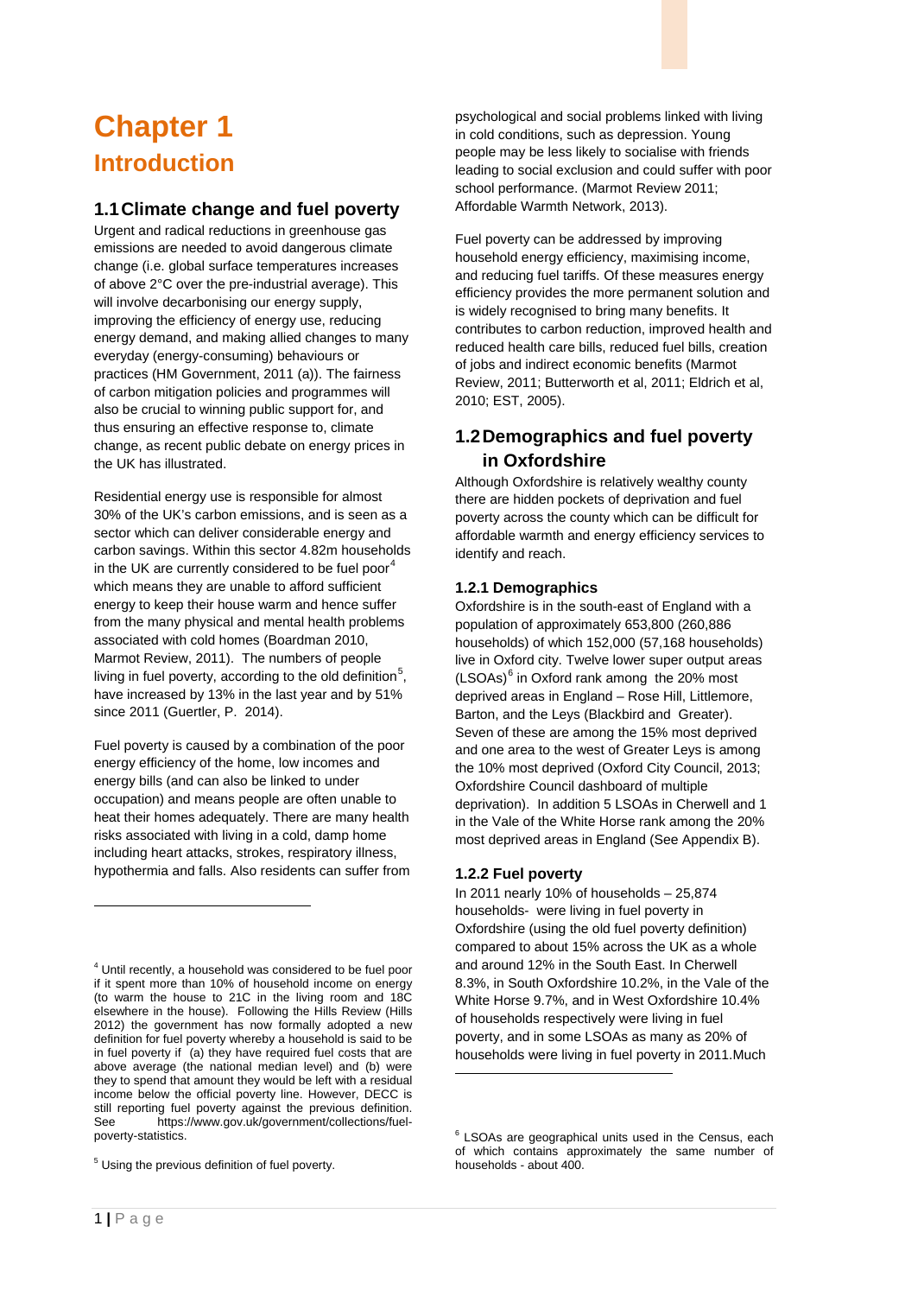of the fuel poverty is concentrated in Oxford where 11.1% of homes (around 7000 households) were estimated to be fuel poor in 2011, with this figure rising to as high as 17% in some LSOAs (HM Government, 2011 (b)).

Assessments using the new 2011 definition of fuel poverty (see Appendix A, Case Study 5, Figure 1) indicate that the major concentrations of fuel poverty in Oxford city are in wards like St Marys, St Clements, Iffley Fields, and New Hinksey which are not the wards with the highest levels of multiple deprivation in which energy efficiency programmes would traditionally be concentrated (such as Blackbird Leys, Northfield Brook, Barton and Sandhills, Rose Hill), although this may be in part due to data inaccuracies.

There were 335 excess winter deaths<sup>[7](#page-7-0)</sup> in Oxfordshire and 53 in Oxford in 2012. (Public Health England, 2013). These are considered to be the tip of the iceberg of a wider set of poor health outcomes associated with cold unhealthy housing (Oxford City Council, 2013). According to Public Health England for every excess winter death there are 8 hospital admissions and 100 visits to a doctor (Wookey, 2014).

j

<span id="page-7-0"></span> $7$  Excess winter deaths' is defined as the difference between the number of deaths which occurred in winter (December to March) and the average number of deaths during the preceding four months (August to November) and the subsequent four months (April to July).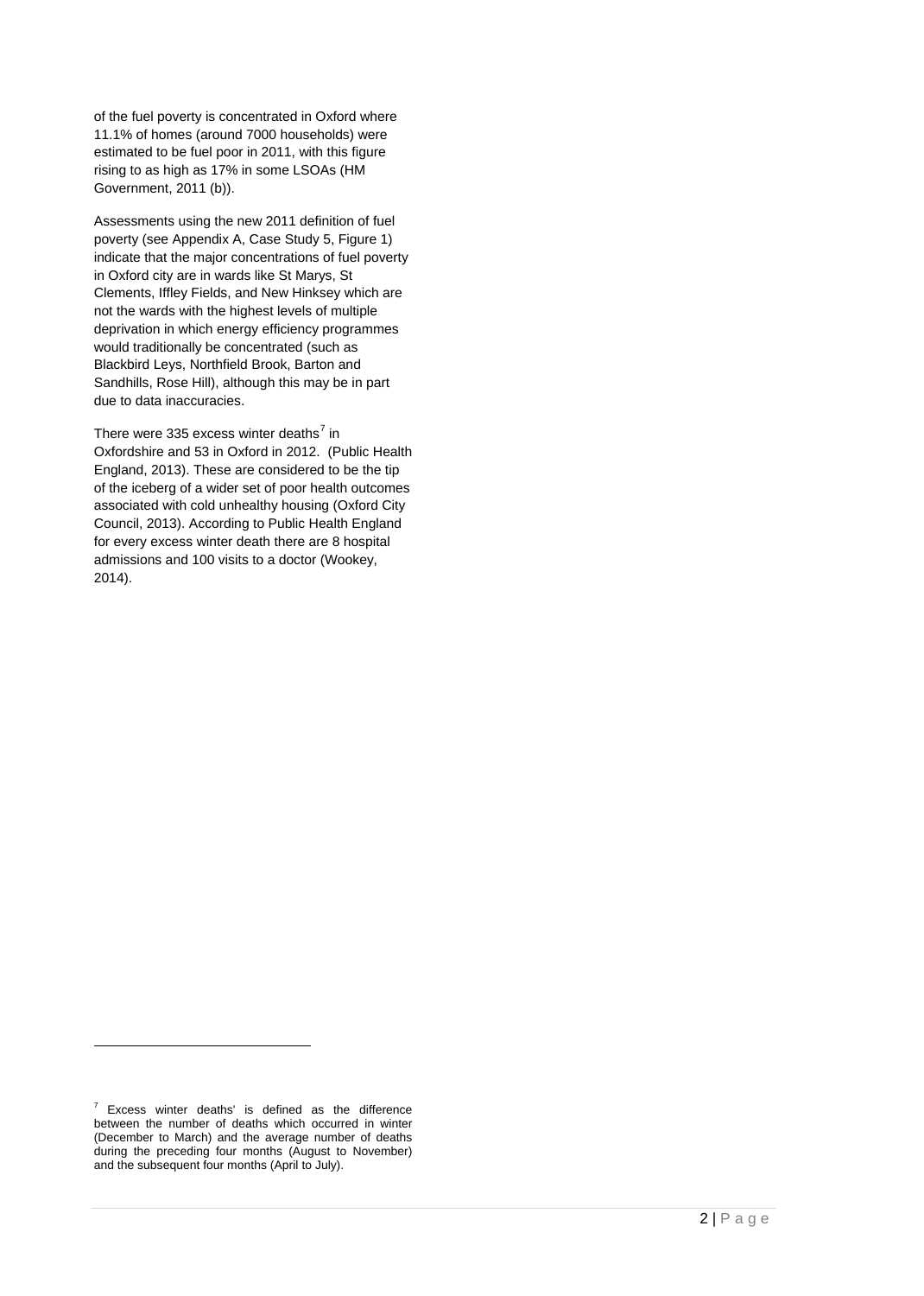## <span id="page-8-0"></span>**Chapter 2 What is being done to address fuel poverty**

#### **2.1 National policy framework and financial incentive structure**

At national level the government is obliged under the 2008 Climate Change Act to reduce carbon (and other greenhouse gas) emissions by 80% by 2050 compared to 1990. Previously the government had a legal obligation to eradicate fuel poverty as far as reasonably practical by 2016. This was recently overturned by the Energy Act 2013 which will set a new fuel poverty target in April 2014. Below we briefly describe some of the current government policies that have been put in place to address these issues in the residential sector.

The recently introduced Energy Company Obligation (ECO) imposes carbon saving targets on large energy companies to improve residential energy efficiency and is now the main source of financing for domestic energy efficiency measures. The affordable warmth strand, which is supposed to provide free measures for low income households (see below), replaces the previous government grant scheme, Warm Front.

As with previous energy obligations schemes such as CERT suppliers achieve their targets by subsidising measures, recouping their costs by across the board increases to consumers' energy bills. They can either deliver the residential energy efficiency improvements directly to households themselves or sub contract this role to an ECO Provider, whether private installers, social landlords, local authorities that deliver them on their behalf. In the latter case ECO Providers develop a portfolio of eligible households and then bid to Energy Companies to get access to ECO subsidies.

<span id="page-8-1"></span>There are 3 different strands of ECO: (a) the Home Heating Cost Reduction Obligation or Affordable Warmth strand that provides measures which help low income and vulnerable households heat their homes (b) the Community Obligation that provides insulation measures and connections to district heating systems for people living in the 15% most deprived areas of the UK and (c) the Carbon Emissions Reduction Obligation that provides funding to insulate solid walled properties (internal and external) and those with "hard to treat" cavity walls that cannot be fully funded through the Green Deal. 40% of ECO funding is to help low income and vulnerable households through the affordable warmth and community obligation strands.

The government is currently consulting on reducing the carbon savings element and extending it to March 2017, reducing targets for external wall insulation and extending the community element strand from the 15% to the 25% most deprived areas.<sup>[8](#page-8-1)</sup>

The government also provides a number of energy related benefits that low income fuel poor can access such as the warm home discount scheme, cold weather payments, and winter fuel payments.

#### **2.2 Local infrastructure**

Oxfordshire has a 2 tier system of local government – the county council and five city/district councils –as well as numerous parish councils. There are also approximately 300 geographic communities in Oxfordshire of which nearly 60 have a low carbon community group, many of who promote information and action on energy conservation, energy efficiency and renewable energy generation with local residents. Church groups and other community groups sometimes also provide affordable warmth advice to residents.

At the workshop Oxford City Council, the Oxfordshire Affordable Warmth Network, a Green Deal advice body called Ecomorph, Low Carbon West Oxford, and Low Carbon East Oxford (see Appendix A) presented case studies about their fuel poverty (and carbon reduction) strategies. A summary of these strategies is provided below.

#### **2.2.1 The Affordable Warmth Network (AWN)**

The Affordable Warmth Network (AWN), which is funded by the County council, Oxford City Council and the district councils, is a key strategy for addressing fuel poverty among low income owner occupiers and private tenants across Oxfordshire. The Network provides: (a) a free phone advice line for all residents (including a referral system to relevant agencies for energy advice, grants, benefits, advice on tariff switching); (b) home visits for properties identified as needing insulation, heating including access to ECO subsidised measures or locally funded grants for eligible households; (c) outreach and training of front line workers and (d)

 $8$  The government also introduced the Green Deal in January 2013 which offers upfront loan capital for 'able to pay' households for low cost energy measures, and institutes a system of accredited, mainly private, 'Green Deal Providers' to provide energy assessments, finance, and the installation of measures to households. Early takeup of the Green Deal has been extremely low (DECC 2013) and there has been criticism of the design of this scheme, including the high interest rates for loans, and its potential for delivering significant savings (Guertler et al 2013, Rosenow and Eyre, 2012).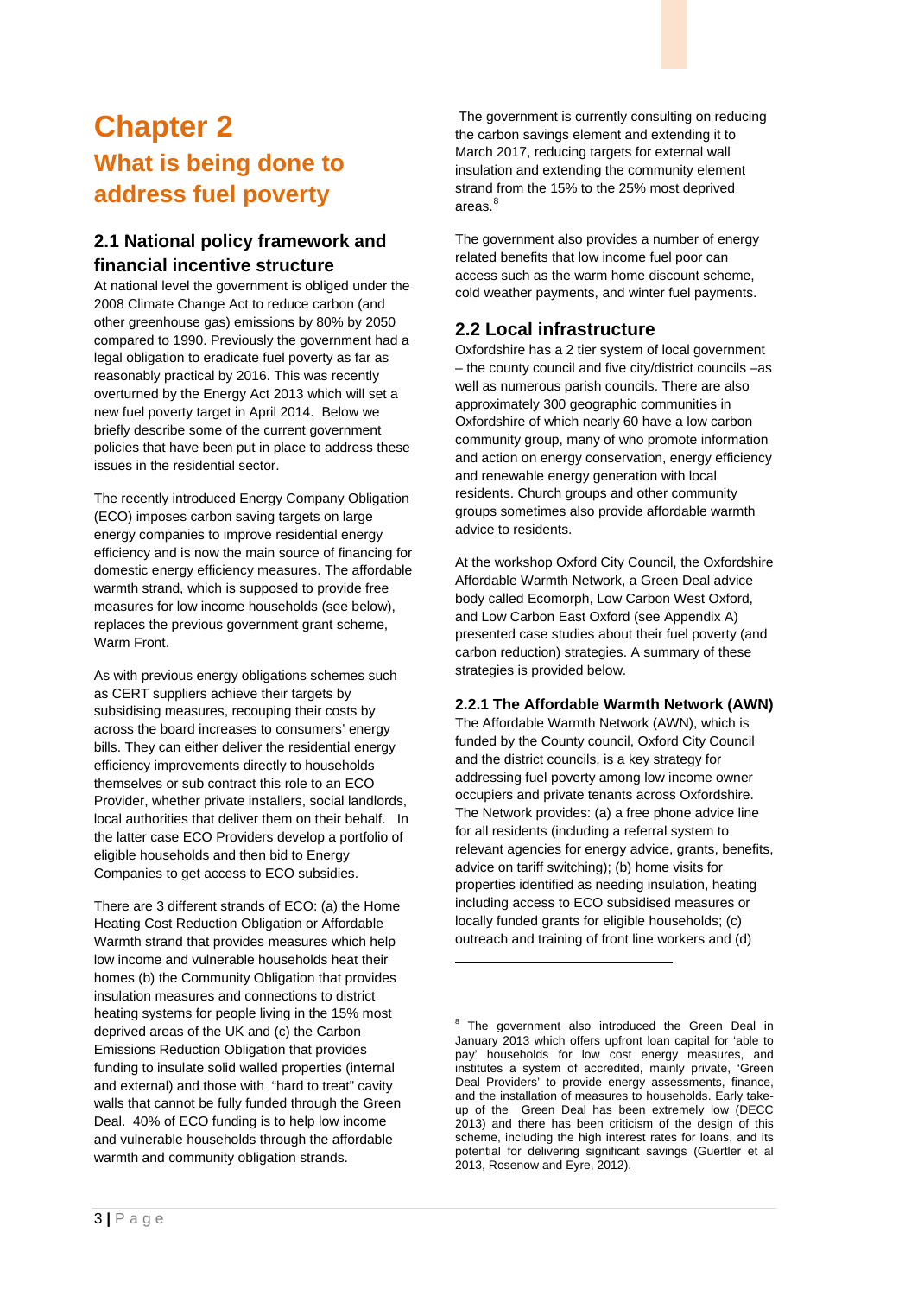produces a range of relevant information (see case study, Appendix A).

#### **2.2.2 Oxford City Council Affordable Warmth Services**

Oxford City Council recently signed up to the End Fuel Poverty Coalition's Local Authority Commitment to eliminate fuel poverty by 2016 and provides the following fuel poverty services (Tables 1 and 2):

- Funding for the Affordable Warmth Network.
- Implementation of a pilot project in 2013 to address fuel poverty and reduce carbon emissions in Barton, an area of multiple deprivations in the north east of Oxford, in partnership with the Low Carbon Hub, a social enterprise that works to lower carbon emissions across Oxfordshire, and a local community group. This approach is in part informed by the successful Kirklees Warm Zone scheme (Energy Saving Trust 2005; Eldrich et al 2010; Butterworth et al 2011) involved the coordinated area wide delivery of energy assessments and energy efficiency measures to residents.
- A small repairs service and flexible home improvement loans and essential repair grant for people over 60.
- Administration of a Winter Warmth scheme (funded by the Warm Homes Healthy people fund from the Department of Health) which funds city-based advice centres/CAB and community groups to promote affordable warmth services to elderly and vulnerable people.
- Advice to private sector landlords, and enforcement of minimum standards under its Housing in Multiple Occupation (HMO) scheme, informed by EPC data and Housing Stock Modelling data from Building Research Establishment (BRE).<sup>[9](#page-9-0)</sup>
- Signposting residents to affordable warm services, including energy efficiency subsidies, available benefits and/or fuel switching, through its web site and leaflets. The information is tailored to different household types (i.e. older people, people on low incomes or benefits, and private tenants).

-

#### **2.2.3 Community Groups**

Additionally low carbon community groups across Oxfordshire, such as LCWO and LCEO, use a range of strategies to help residents improve energy efficiency and conserve energy in their homes. These may include awareness raising, signposting and linking residents to affordable warmth services; directly providing energy assessments, energy saving advice and/or small measures; and providing participatory behavioural programmes, among other things. However, voluntary community groups often lack the capacity and resources to access energy supplier subsidies, do home visits and/or install energy efficiency improvements, which can be necessary to improve the energy efficiency of low income or vulnerable households. (See case studies in Appendix A).

#### **2.2.4 Other Affordable Warmth Services**

Residents in Oxfordshire may also receive the following energy efficiency services in addition to those identified above, but which are not documented in this report:

- Some District Councils have Home Repair Loans that may cover small energy efficiency improvements;
- Oxfordshire County Council and some district councils fund and signpost the Benefits in Practice project. Through this project, the Citizens' Advice Bureau (CAB) provides welfare rights and legal advice information services to individuals in GP surgeries in deprived areas including Banbury and Witney to help people maximise their income and/or switch tariffs;
- Energy suppliers or other private providers may provide energy efficiency improvements directly to households;
- Registered social landlords may improve the energy efficiency of their properties thus benefitting social tenants.

#### **2.3 Energy Efficiency outcomes**

In 2012 a total of **9,832 households** (of all tenures) in Oxfordshire received cavity wall and loft insulation in the last year of CERT which ran from April to December 2012 (EST, HEED). Of these 3657 were in Cherwell, 1663 were in Oxford, 1693 in South Oxfordshire, 1431 in Value of the White Horse and 1388 in West Oxfordshire. Data provided by workshop participants show that of these:

• The AWN provided 509 energy efficiency improvements (heating or insulation) in 2012-13 to 417 households across Oxfordshire (not including Oxford city), of which approximately 73% - or 304 households- were estimated to be

<span id="page-9-0"></span><sup>&</sup>lt;sup>9</sup> For example between 1 January 2013 to 31 December 2013 Oxford City Council HMO licensing team set: 42 conditions to provide additional heating; 78 condition to remedy dampness in living accommodation (bedrooms); 155 conditions to remedy dampness in common parts, and 36 conditions to deal with mould growth.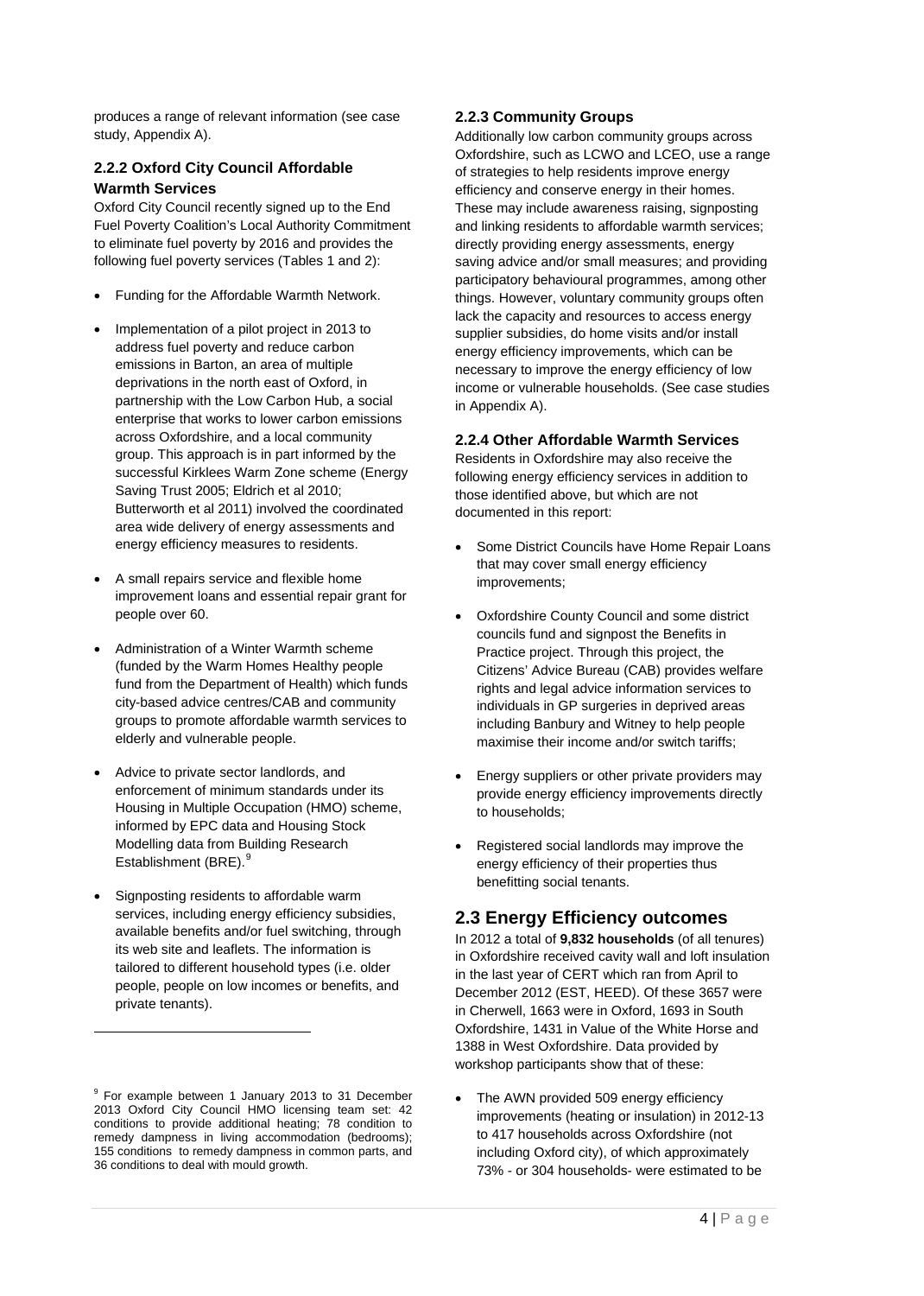*Table 1. Summary of Affordable Warmth services provided by the Oxfordshire Affordable Warmth (This does not cover affordable warmth services separately provided by the District Councils).*

| Name of<br><b>Scheme</b>                                      | Service offered                                 | <b>Service</b><br>providers | <b>Eligibility</b>                                                                                                     | <b>Funding Source</b>                                                                                                                                      |  |  |
|---------------------------------------------------------------|-------------------------------------------------|-----------------------------|------------------------------------------------------------------------------------------------------------------------|------------------------------------------------------------------------------------------------------------------------------------------------------------|--|--|
| <b>Oxfordshire Affordable Warmth Network (AWN)</b>            |                                                 |                             |                                                                                                                        |                                                                                                                                                            |  |  |
| <b>Affordable</b><br><b>Warmth</b><br>free phone<br>help line | Free phone help line                            | <b>AWN</b>                  | All residents                                                                                                          | Local Authorities across<br>Oxfordshire, and Public<br><b>Health Oxfordshire</b>                                                                           |  |  |
| Affordable<br>Warmth<br>home visits                           | Home visits & Energy<br>efficiency improvements | <b>AWN</b>                  | Residents needing<br>insulation or heating                                                                             | ECO, energy supplier trust<br>funds, benevolent trust,<br>flexible home<br>improvement loans and/or<br>small fuel poverty grants<br>from local authorities |  |  |
| <b>Affordable</b><br>Warmth<br>Outreach<br><b>Service</b>     | Outreach                                        | <b>AWN</b>                  | Talks to local<br>groups/events                                                                                        | Local Authorities across<br>Oxfordshire, and Public<br><b>Health Oxfordshire</b>                                                                           |  |  |
| Affordable<br>Warmth<br><b>Training</b>                       | Training                                        | <b>AWN</b>                  | Energy related<br>training to front line<br>council/housing<br>association and<br>agency staff and<br>community groups | Local Authorities across<br>Oxfordshire, and Public<br><b>Health Oxfordshire</b>                                                                           |  |  |

-

fuel poor (Oxfordshire Affordable Warmth Network, 2013, End of Year Report 2012-13).

- The Governments' Warm Front grant scheme, which closed on January 19th 2013, provided 97 insulation and heating measures to 72 households. (Affordable Warmth Network, 2013).
- 'Cocoon Free' run by the United Sustainable Energy Agency provided 509 free insulation and heating measures to 417 households. (This marked a decrease from 2011 when CERT was still plentiful and 3,500 measures were provided to 2,580 households).
- Oxford City Council Essential Repair Grants provided double glazing for 3 properties and boilers to 7 households in 2012/13 (one of which was a flexi-loan).

<span id="page-10-1"></span><span id="page-10-0"></span>According to a freedom of information request there were **990 energy efficiency measures recommended** in Oxfordshire in 2013 under the new Energy Company Obligation (ECO). Of these, 257 where in Cherwell, 336 in Oxford (which may include the 25 measures recommended under the Warming Barton scheme described in Appendix A),

130 in South Oxfordshire, 167 in the Vale of the White Horse and [10](#page-10-0)0 in West Oxfordshire<sup>10</sup>.

This was the first year of the new  $ECO<sup>11</sup>$  $ECO<sup>11</sup>$  $ECO<sup>11</sup>$  so some teething problems were to be expected, and government do statistics show an upward trend in installation over the year nationally (DECC, 2013). However, the figures represent a significant overall reduction compared to the 9,832 households which received energy efficiency improvements in Oxfordshire in 2012 under the final year of the previous energy obligation scheme, Carbon Emissions Reduction Target (CERT) (EST,

 $10$  It is not possible, however, to tell from these figures: how many energy efficiency improvements were actually implemented; precisely how many reached low income fuel poor households (although the budget share initially allocated to the fuel poor under ECO is estimated to be 33% (Jansz, A. and Guertler, P, 2012) and whether these were in lower or higher income areas; whether the improvements were sufficient to have lifted households out of fuel poverty; or what the effect of other Affordable Warmth Services on benefits might have been.

 $11$  The figures are for 8 months from January 2013 (the start of ECO) until September 2013.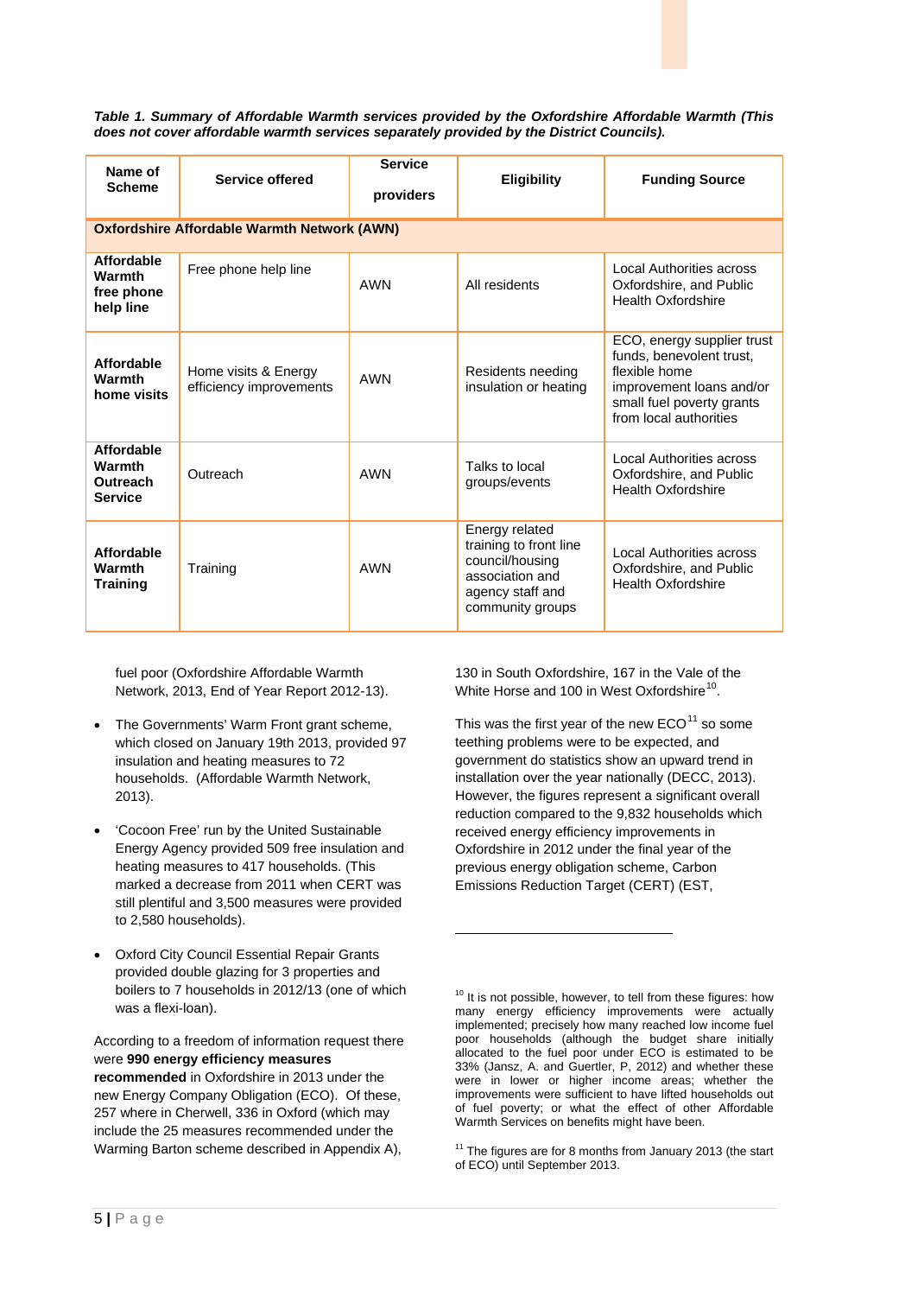$HEED$ <sup>12</sup>. Unless the rate of delivery is greatly accelerated in future years the 2016 fuel poverty elimination target will be significantly overrun, low income households will be further economically disadvantaged by rising fuel bills and existing health problems and income inequality will be exacerbated across the county.

<span id="page-11-0"></span> $12$  The figures are for 8 months from April to December 2012.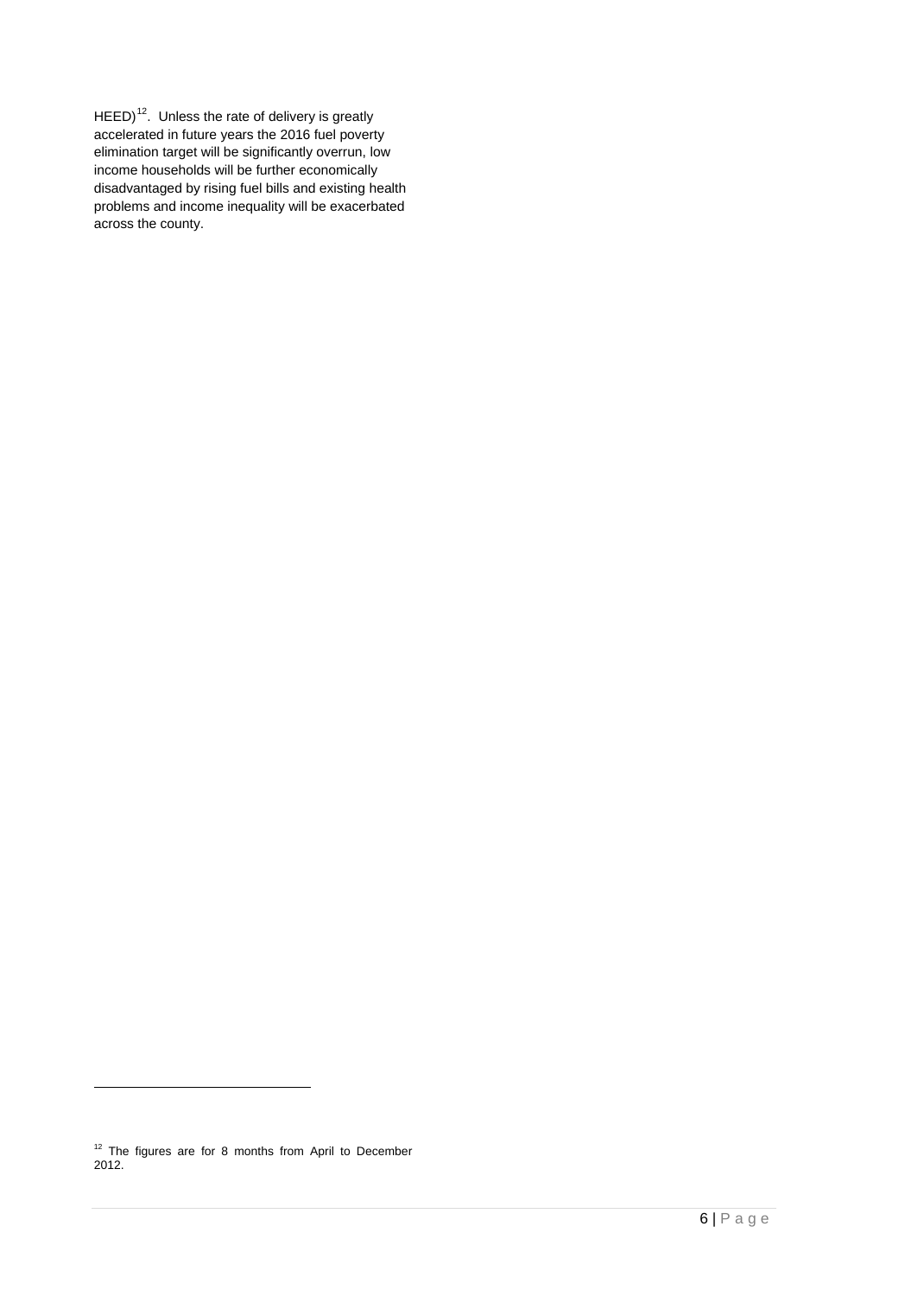*Table 2. Summary of Affordable Warmth services provided by Oxford City Council (This case does not cover affordable warmth services separately provided by the District Councils).*

| providers<br><b>Oxford City Council(OCC)</b><br><b>Energy Company</b><br>Free energy<br>OCC, Oxford<br>Obligation (ECO).<br>assessments<br>Warming<br>Hub, Low<br><b>Residents of Barton</b><br>Subsidised energy<br><b>Barton</b><br>Carbon Barton<br>efficiency improvements<br>Government (DECC<br>for 27 households<br>pioneer places scheme).<br>Citizens<br>Signposting to Affordable<br>Advice<br>Older people or<br>Warmth Services,<br>Bureau <sup>1</sup> ,<br>Signpostin<br>people on benefits.<br>including accessing<br>g to<br>ECO.<br>energy efficiency grants,<br>Affordable<br>affordable<br>Private tenants if<br>income maximisation<br>Warmth<br>warmth<br>eligible<br>Government.<br>(benefit take up) and<br>Network.<br>services<br>tariff switching tailored to<br><b>Energy Saving</b><br>different household types<br><b>Trust</b><br>The<br>Environmental<br>Development<br><b>Advice and</b><br>Energy efficiency and<br>service, the<br>enforcemen<br>health and safety advice<br><b>Private Sector</b><br>Tenants in the private<br>Oxford City Council.<br>or enforcement to private<br>rented sector<br>t for private<br>Housing team<br>landlords<br>sector landlords<br>and HMO<br>licensing &<br>enforcement<br>Team<br>Small<br>repairs<br>service,<br>Small plumbing,<br>For all tenures aged<br>flexible<br>electrical, basic house<br>60 or over or<br><b>OCC Home</b><br>home loans<br>hold repairs and small<br>vulnerable. Charges<br>Improvement<br>Oxford City Council.<br>and<br>heating works. Labour<br>may be waived if on<br>essential<br>Agency<br>charge is £18 plus the<br>means tested | Name of | Service offered       | <b>Service</b> | <b>Eligibility</b> | <b>Funding Source</b> |  |  |
|---------------------------------------------------------------------------------------------------------------------------------------------------------------------------------------------------------------------------------------------------------------------------------------------------------------------------------------------------------------------------------------------------------------------------------------------------------------------------------------------------------------------------------------------------------------------------------------------------------------------------------------------------------------------------------------------------------------------------------------------------------------------------------------------------------------------------------------------------------------------------------------------------------------------------------------------------------------------------------------------------------------------------------------------------------------------------------------------------------------------------------------------------------------------------------------------------------------------------------------------------------------------------------------------------------------------------------------------------------------------------------------------------------------------------------------------------------------------------------------------------------------------------------------------------------------------------------------------------------------------------------------------|---------|-----------------------|----------------|--------------------|-----------------------|--|--|
|                                                                                                                                                                                                                                                                                                                                                                                                                                                                                                                                                                                                                                                                                                                                                                                                                                                                                                                                                                                                                                                                                                                                                                                                                                                                                                                                                                                                                                                                                                                                                                                                                                             |         | <b>Scheme</b>         |                |                    |                       |  |  |
|                                                                                                                                                                                                                                                                                                                                                                                                                                                                                                                                                                                                                                                                                                                                                                                                                                                                                                                                                                                                                                                                                                                                                                                                                                                                                                                                                                                                                                                                                                                                                                                                                                             |         |                       |                |                    |                       |  |  |
|                                                                                                                                                                                                                                                                                                                                                                                                                                                                                                                                                                                                                                                                                                                                                                                                                                                                                                                                                                                                                                                                                                                                                                                                                                                                                                                                                                                                                                                                                                                                                                                                                                             |         |                       |                |                    |                       |  |  |
|                                                                                                                                                                                                                                                                                                                                                                                                                                                                                                                                                                                                                                                                                                                                                                                                                                                                                                                                                                                                                                                                                                                                                                                                                                                                                                                                                                                                                                                                                                                                                                                                                                             |         |                       |                |                    |                       |  |  |
|                                                                                                                                                                                                                                                                                                                                                                                                                                                                                                                                                                                                                                                                                                                                                                                                                                                                                                                                                                                                                                                                                                                                                                                                                                                                                                                                                                                                                                                                                                                                                                                                                                             |         |                       |                |                    |                       |  |  |
| grants                                                                                                                                                                                                                                                                                                                                                                                                                                                                                                                                                                                                                                                                                                                                                                                                                                                                                                                                                                                                                                                                                                                                                                                                                                                                                                                                                                                                                                                                                                                                                                                                                                      | repair  | cost of any materials |                | benefits           |                       |  |  |
| Small grants for<br>community groups to<br><b>Winter</b><br>identify and link elderly<br>Department of Health via<br><b>Warmth</b><br><b>OCC</b><br><b>Community Groups</b><br>vulnerable people to<br>OCC?<br>scheme<br>affordable warmth<br>services<br>Note:-                                                                                                                                                                                                                                                                                                                                                                                                                                                                                                                                                                                                                                                                                                                                                                                                                                                                                                                                                                                                                                                                                                                                                                                                                                                                                                                                                                            |         |                       |                |                    |                       |  |  |

<sup>1</sup> The Citizens Advice Financial Inclusion scheme provides advice on a) benefits (warm home discount scheme, *cold weather payments, winter fuel payments, b) ECO affordable warmth, c) tariff switching.*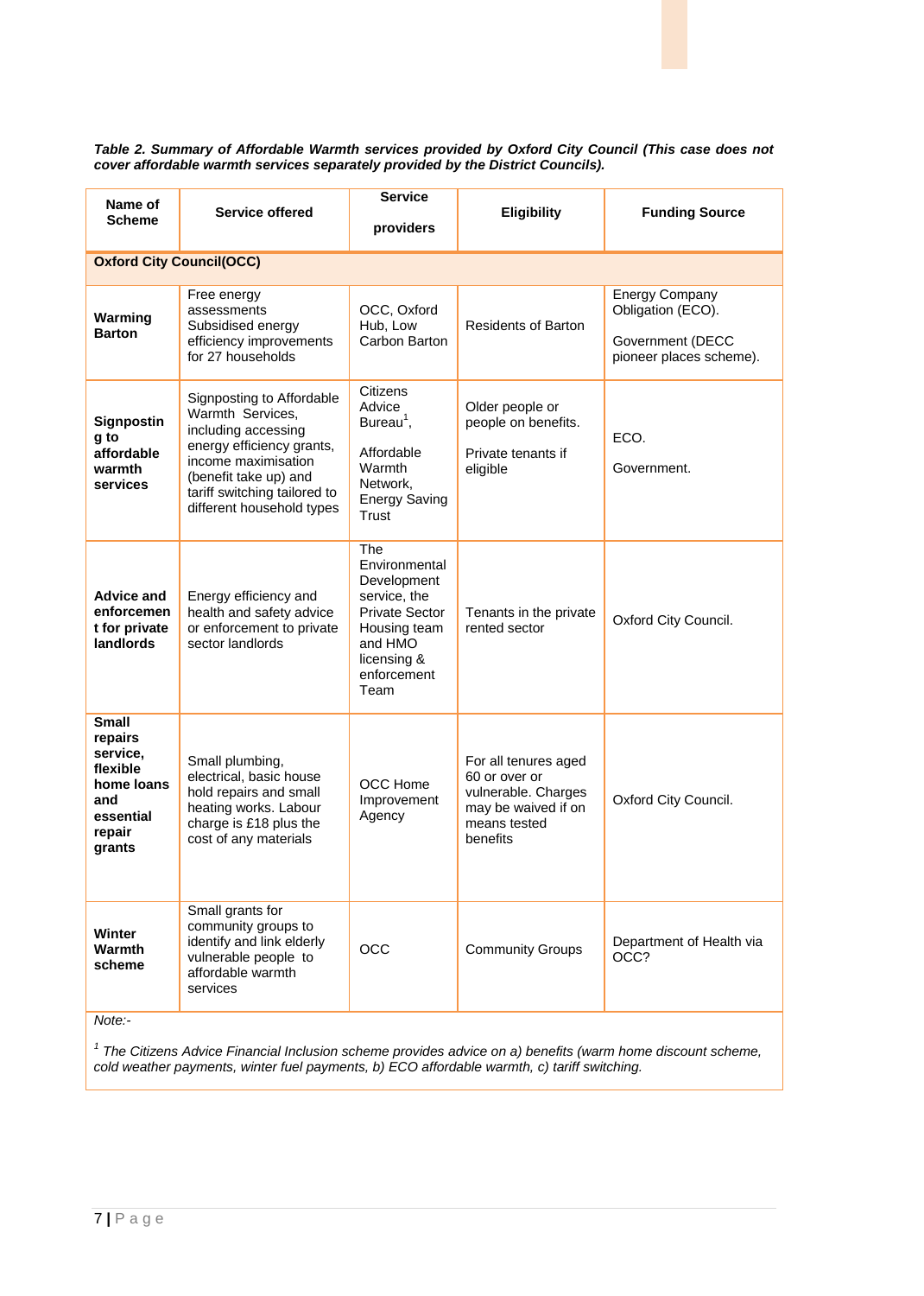### <span id="page-13-0"></span>**Chapter 3 Gaps, barriers and opportunities**

#### **3.1 National policy**

- There is a lack of clarity about the duties, responsibilities and roles of different actors in addressing fuel poverty locally and nationally, which has been exacerbated by the government's recent removal of statutory targets on local authorities to address fuel poverty and reduce carbon emissions.
- There is reduced funding for household energy efficiency improvements generally, and for low income fuel poor households specifically<sup>[13](#page-13-1)</sup> (ACE, 2013; Jansz, A. and Guertler, P, 2012). This reflects both the lower levels of funding for the fuel poor under ECO and the abolition of the Warm Front programme, the only centrally funded Government programme to make fuel poor homes more energy efficient. The latter previously provided free energy efficiency assessments, measures and installation (such as insulation, boilers, double glazing) for people on benefits and the elderly, and was relatively easy to access. At the time of writing there was very little money left in the affordable warmth strand of ECO.
- It is difficult to access ECO or to obtain full funding for identified energy efficiency measures including for the fuel poor.<sup>[14](#page-13-2)</sup>This is in part due to reduced funding, in part because ECO's eligibility criteria are complex and in part because it is a market based mechanism energy which means that suppliers tend to choose portfolios with the highest estimated carbon gain for the least money (such as cavity wall insulation) rather than other needed measures. Some of the problems reported by workshop participants include:

<span id="page-13-3"></span><span id="page-13-1"></span><sup>13</sup> Figures from the Association of Energy Conservation (ACE) show that only 15% of fuel poverty spending in 2014/15 will be used to make homes energy efficient, and that expenditure on energy efficiency schemes to help the fuel poor in England was 56% lower in 2012/13 than its peak at 2010/11 and in 2014/15 will be around 20% below that in 2010/10.

-

<span id="page-13-4"></span><span id="page-13-2"></span><sup>14</sup> This contrasts with the previous energy supplier obligations (Carbon Emissions Reduction Targets) which subsidised large numbers of low cost energy efficiency measures.

- It did not fully fund solid wall insulation in the Warming Barton scheme as it is expensive, which left a funding gap of up to 50% of the total cost of identified and recommended measures (Ecomorph, 2013 (a); Ecomorph 2013 (b); Low Carbon Hub  $2013$ )<sup>15</sup>.
- Energy suppliers or providers may charge low income householders contributions for boilers, and discriminate against smaller properties or those requiring additional work.

The difficulty in accessing full ECO funding for measures is affecting local providers: one local Green Deal/ECO Provider has gone bankrupt, and Insulation North East (INE) was not able to maintain a service in Oxford.

*"The transaction costs of delivering ECO are high so ECO providers need high volumes of houses. They are not interested in providing measures to small pockets of households* (Workshop participant)

- Energy assessments take a long time (2-3 hours), are costly, and local evidence indicates that customers will not pay up-front for them. ECO and Green Deal Providers and other interested parties selling energy efficiency services may provide them free but this jeopardises their impartiality (Ecomorph).
- There are no consistent sources of revenue funding for local organisations to (a) provide home visits, coordinate the area wide delivery energy efficiency measures (which have proven effective elsewhere) such as in Kirklees (Butterworth et al 2011; Eldrich et al 2010; EST,  $2005$ ,  $^{16}$  $^{16}$  $^{16}$  or (b) to run the related behaviour

-

<sup>16</sup> Evidence from Kirklees Warm Zone programme (Energy Saving Trust 2005; Eldrich et al 2010; Butterworth et al 2011) demonstrates the effectiveness and efficiency of the coordinated area wide delivery of energy efficiency

<sup>&</sup>lt;sup>15</sup> In principle the excess cost for any measure can be covered by a Green Deal loan, but in practice it is unlikely, even after the grant, that a householder could borrow the whole remaining sum in this way, as there is no guarantee that the carbon savings would be sufficient to meet the Golden Rule. Additionally, Green Deal loans are also very expensive with 7% interest, and the costs of Green Deal installations are also very high cost to customers (the bureaucracy may inflate the price of an installation. (Ecomorph, 2013 (a); Low Carbon Hub 2013)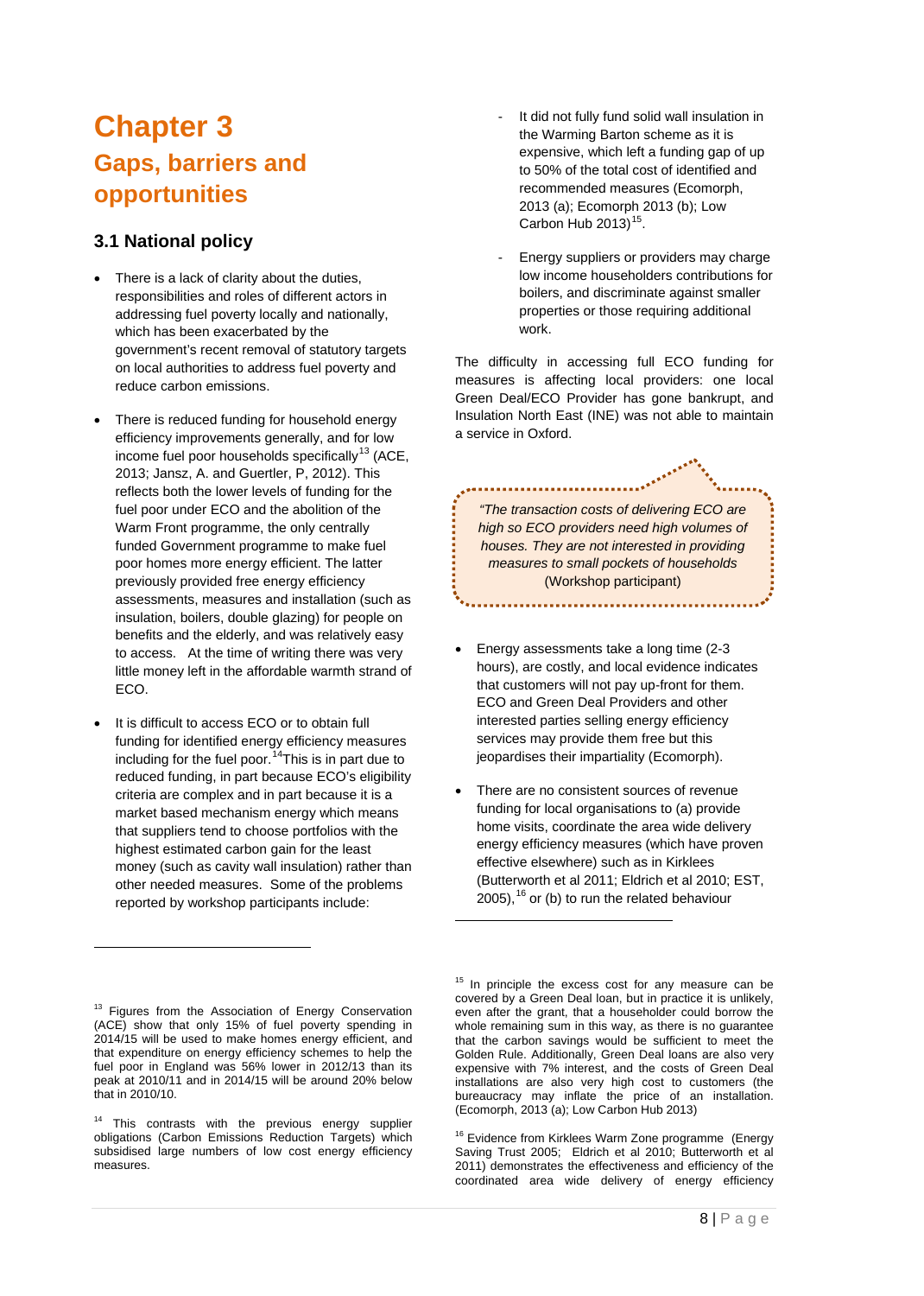change programmes needed to maximise energy and financial savings.

#### **3.2 Local infrastructure**

Linked to these problems in the policy framework and financial incentive structure, local organisations:

- Find it difficult to access and obtain full funding from ECO for energy efficiency measures.
- Find it difficult to provide a clear simple and understandable offer to residents.

*"It is not possible to tell low income fuel poor households that they can have their home improved for free or with no up-front costs."* (Workshop participant)

- Rely heavily on signposting and phone advice which participants' experience, and wider evidence indicates, is not an effective way of improving energy efficiency of low income fuel poor households (Boardman, 2010; Cheshire Lehmann Fund, 2013).
- Provide energy efficiency services to residents in a piecemeal and fragmented way.
- Have difficulty locating properties with the poorest thermal performance due to problems with poor quality of Energy Performance Certificates due to rushed assessments.

In addition there is:

- A related lack of clarity about roles and responsibilities at local level, and who and where the fuel poor are located; and
- A lack of clear and timely information about affordable warmth services to residents and community groups.

Participants also felt there was scope for more joined up working and cross referral services between local councils, statutory agencies including health agencies, and community groups about energy efficiency, benefits, fuel tariffs, and health and safety issues.

#### **3.3 Opportunities**

- Fuel Poverty is a priority in the Oxfordshire Health and Wellbeing Strategy as well as for the Health Improvement Board. The board is currently reviewing what outcome measure could be used to drive fuel poverty work and any necessary funding of that work.
- Public Health Oxfordshire are considering funding the AWN as it provides a county wide preventative service reducing the incidence of illnesses related to cold homes and hence NHS costs.
- Community groups can play valuable complementary roles in helping address fuel poverty (see case studies in Appendix A), although their uneven distribution, reach and capacity mean they cannot substitute for local authorities or other statutory bodies.

j

measures to residents. Delivery roles may include resident engagement through door knocking, home visits, tendering for providers, coordinating the area wide delivery of measures to households on, negotiating with landlords, providing complementary advice on energy behaviours, benefits, health and safety etc . Private Green Deal providers are not as trusted as local government and are unlikely to have the competency to provide many of these services (Mayne et al, 2013).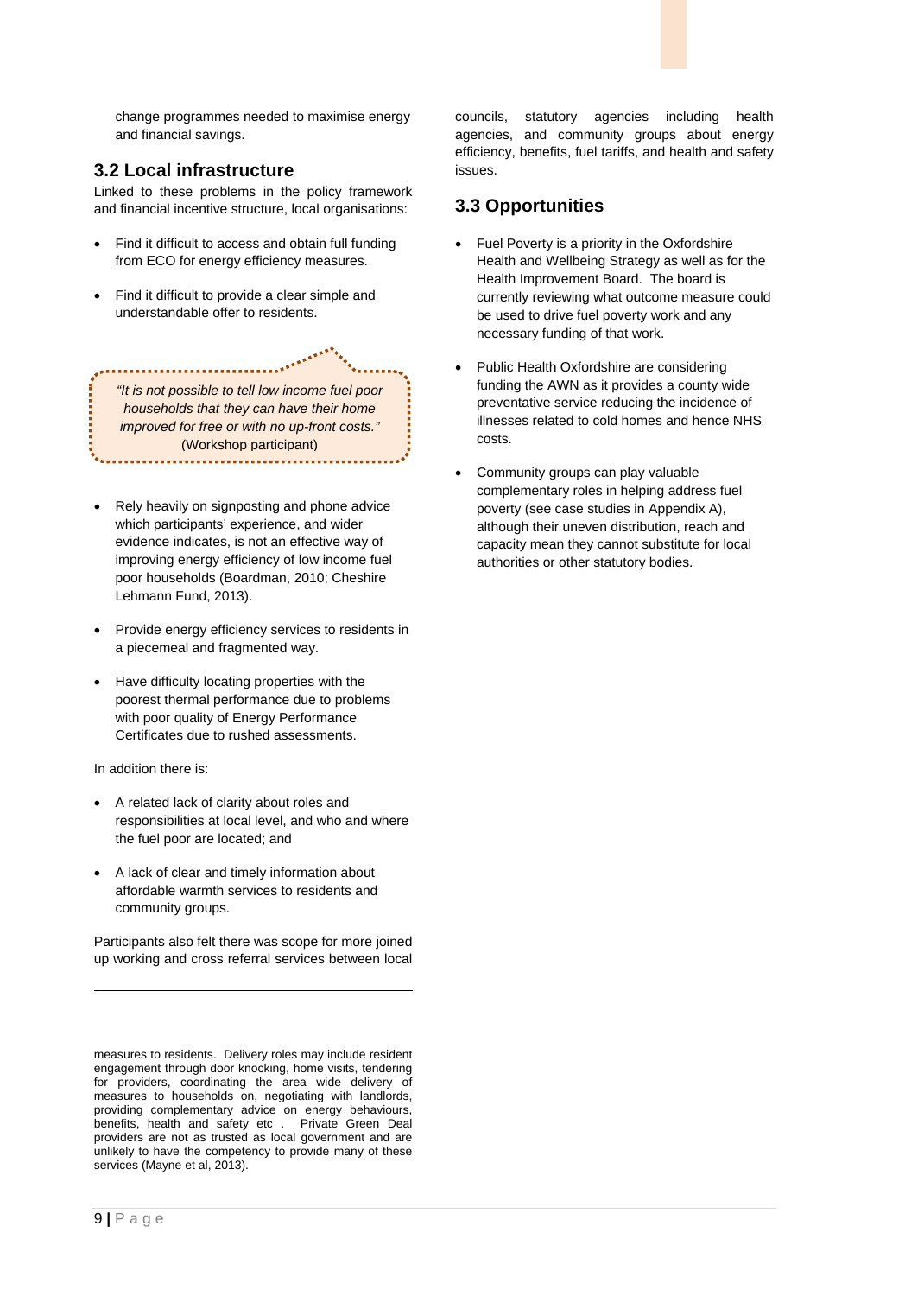### <span id="page-15-0"></span>**Chapter 4 Conclusions and recommendations**

The case studies and workshop discussions illustrated some of the important efforts by local organisations to address fuel poverty. However, it was felt that these efforts were constrained by the weakness of the current policy and financial incentive framework. A year after the ECO and Green Deal were launched only around a fraction of the 26,088 households (of all tenures) living in fuel poverty in Oxfordshire had received free energy efficiency measures under ECO. In the meantime rising fuel prices are likely to deepen poverty and exacerbate the already deep health and income inequalities in the county.

Workshop participants expressed a strong sense of frustration at the systemic failure to adequately address fuel poverty across Oxfordshire.

*"It's become harder and way more complex to deliver effective action on Fuel Poverty locally."* (Workshop participant)

The following recommendations for government, local authorities and community groups were identified.

#### **Recommendations for Government**

- Clear responsibilities and targets for national government, local authorities and other statutory agencies to address fuel poverty;
- Simplification and reform of ECO to provide clear and easily accessible free energy efficiency measures for the low income fuel poor ; or its replacement with easy to access publically funded grants funded by taxation;
- Increase funding/subsidies for energy efficiency improvements particularly for low income fuel poor households via ECO or grants, and via the  $NHS<sup>17</sup>$ ;

-

- Extend the Pioneers Places scheme to provide free energy assessments to all households;
- Provision of revenue funding for trained local actors to provide home visits and coordinate the area-wide delivery of energy efficiency measures to households (starting with the most deprived areas) and energy behavioural advice;
- Strengthen the training of energy assessors for assigning Energy Performance Certificate standards and provide Local Authorities the powers to request a fresh assessment if needed;
- Require data collection and reporting by local authorities and relevant agencies about the installation of energy efficiency measures by tenure and income group aligned with existing fuel poverty data;
- Develop and disseminate simple cost-benefit impact tools which measure the broader socioeconomic impacts of addressing fuel poverty e.g. green jobs, health benefits, financial savings, house values. (E.g. the BRE Housing calculator http://www.cieh.org/policy/good\_housing\_good\_h ealth.html);
- Ensure a joined up approach to funding and supporting local fuel poverty action by Government departments – DEFRA, DECC, OFGEM, DCLG, DOH, and DWP –and integrate learning from the, previous Home Energy Conservation Act (HECA) action schemes that supported local authority fuel poverty work.

#### **Recommendations for Local Authorities and local agencies**

• Launch a public fuel poverty campaign to galvanise and support fuel poverty action including communicating the multiple benefits of addressing fuel poverty e.g. health, financial savings, jobs, indirect economic benefits, climate change mitigation;

*"Announcing a fuel poverty campaign would make it official."* (Workshop participant)

<span id="page-15-1"></span><sup>17</sup> GPs in north-eastern England have been asked to identify patients to receive NHS funded prescribed energy efficiency improvements to their houses, to test whether a warmer home helps them to better manage their symptoms and reduce their need for medical attention (Godsen, E,

May 19th 2014, GPs to 'prescribe a boiler' to patients living in cold homes, Daily Telegraph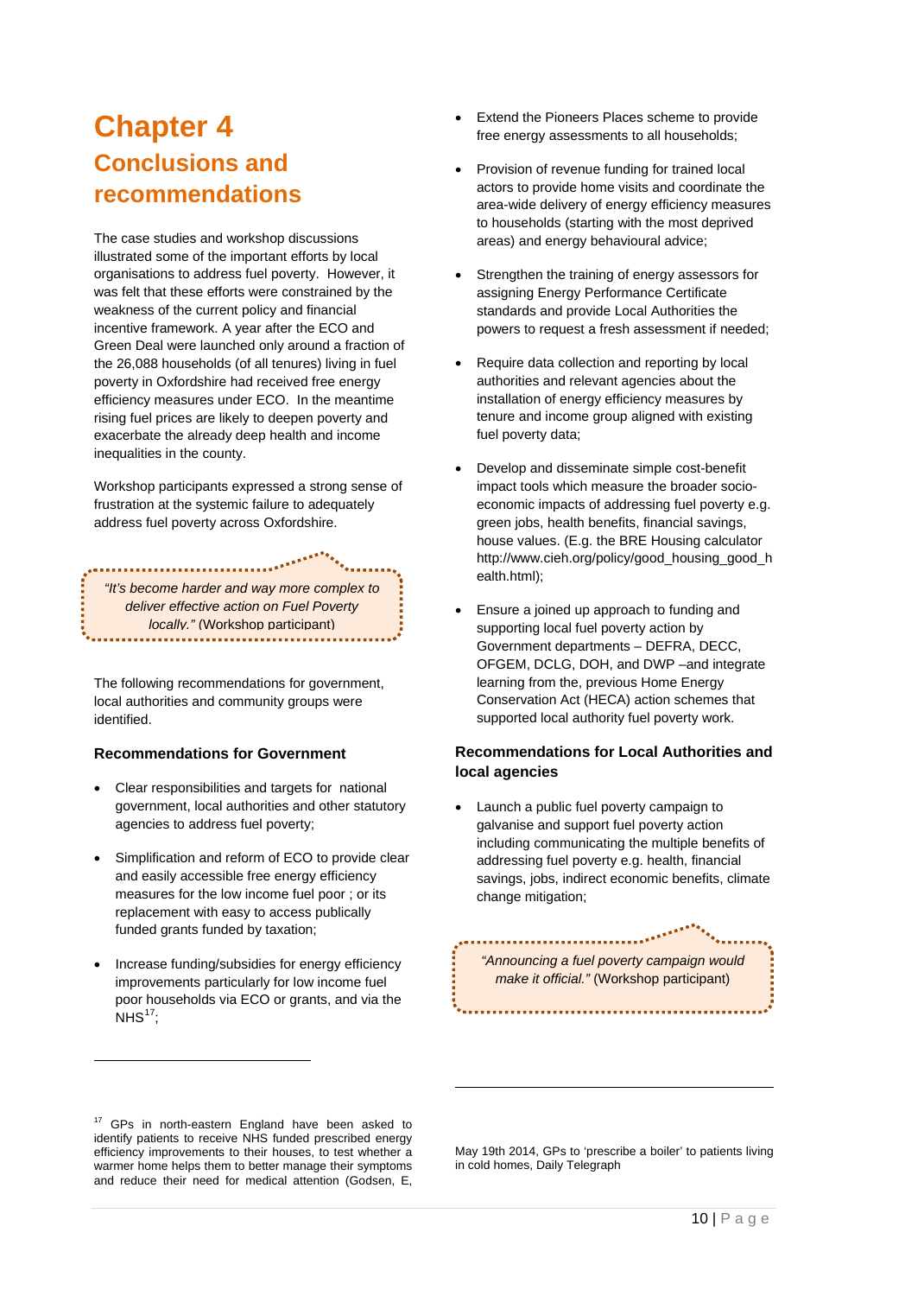- Lead the development of a joined up county-wide strategy to address fuel poverty co-designed with relevant Health, and other statutory agencies, Affordable Warmth Network, and community groups, to address fuel poverty including:
	- Clarification and delineation of the duties, responsibilities and roles of local organisations in addressing fuel poverty ( including AWN; different tiers of local government; statutory agencies);
	- A clear offer to residents for energy efficiency services including, where funding permits, home visits and the coordinated delivery of free energy efficiency measures to homes;
	- Clear and timely information to local organisations and residents about affordable warmth services (integrating energy efficiency, income maximisation, debt and tariff advice) including a clear narrative about why and how people can benefit from them;
	- A clear cross referral system between different local organisations (including AWN; different tiers of local government; health, fire service and other relevant statutory agencies; and community groups) $18$ ;
	- Training of front line workers who visit peoples' homes to provide basic energy advice and link them to services;
	- Reporting on the installation of energy efficiency measures by tenure and income group aligned to fuel poverty data.
- Hold an annual county-wide forum, with the AWN, relevant agencies and community groups, and relevant national organisations such as the Chesshire-Lehmann fund, National Energy Action, and Association for the Conservation of Energy (http://www.chesshire-lehmann.co.uk/; http://www.nea.org.uk/; http://www.ukace.org/) to collectively review roles, outcomes and share learning from best practice.

*"The information should be provided in a simple way with a description of available services who delivers them, who is eligible, funding source and a glossary."* (Workshop participant)

#### **Recommendations for Community Groups**

- Hold local authorities and the Health Improvement Board to account for addressing fuel poverty in Oxfordshire (within the constraints of national policy framework and financial incentive structure);
- Help identify the fuel poor, and link them to existing affordable warmth services (Note; this may require funding and training of community groups by local authorities);
- Provide no or low cost measures to residents such as thermometers, simple energy saving tips (if trained to do so) and help facilitate simple low measures such as draught proofing, insulating curtains etc;
- Raise awareness among residents about their 'right to health' and also the limits of current affordable warmth services and reasons for this;
- Signpost and deliver affordable warmth information through community centres, health centres, and shops;
- Alert tenants to the fact they can encourage or require landlords to upgrade their properties, and get advice and enforcement services from the local authority;
- Engage street champions, and encourage neighbours, to look out for people who might benefit from affordable warmth services.

<span id="page-16-0"></span><sup>&</sup>lt;sup>18</sup> It would be helpful if this could include the development of guidelines that facilitate the sharing information between local front line workers (councillors, community support policy officer, ministers, health workers) and community groups to enable the latter to identify vulnerable fuel poor households and link them to affordable warmth services and set standards for energy efficiency measures that affect the fabric of households.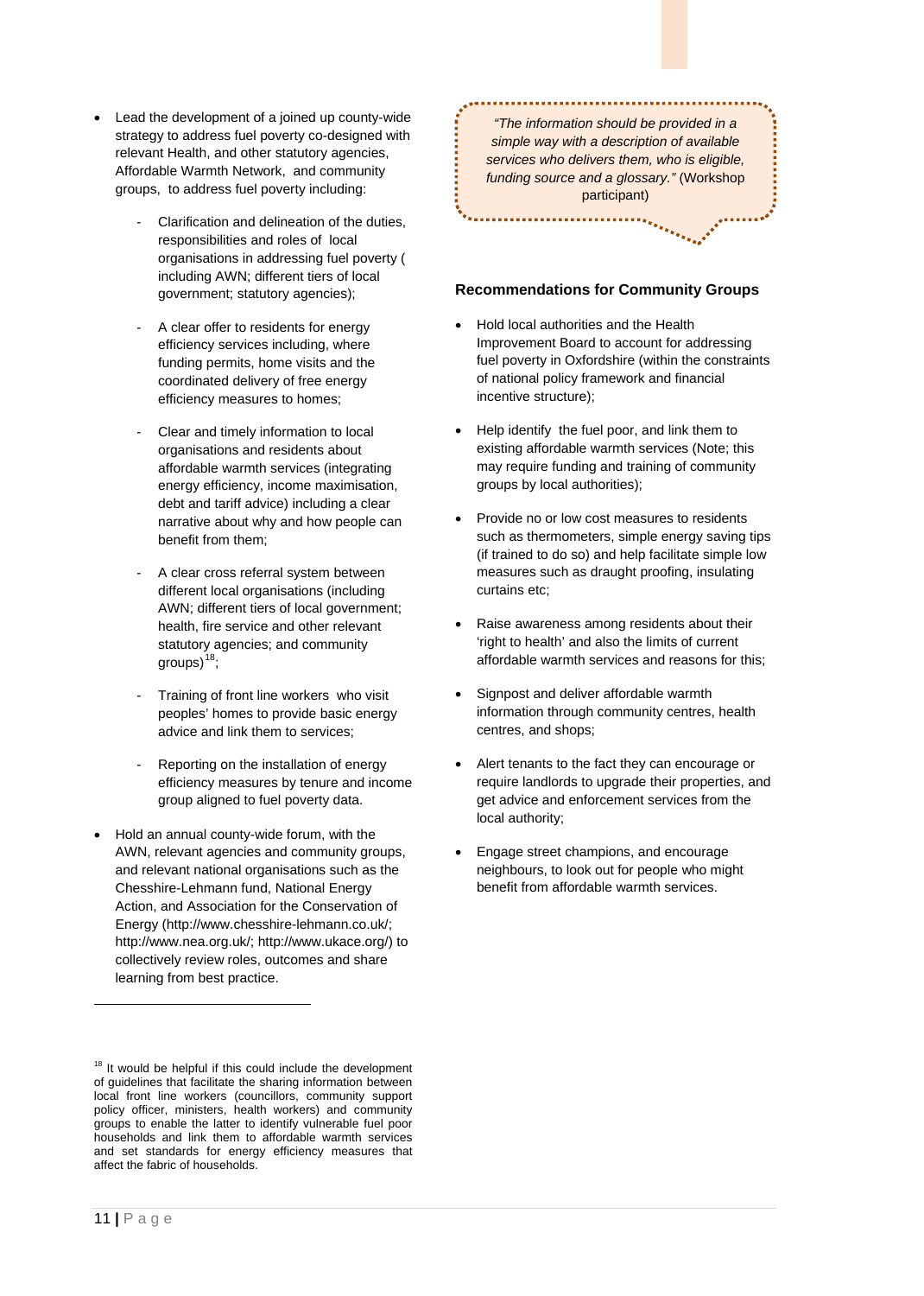## <span id="page-17-0"></span>**References**

Affordable Warmth Network. (2013) Oxfordshire Affordable Warmth Network: 2013, End of Year Report .

Association for the Conservation of Energy, 2013, Energy Efficiency: fighting to keep bills down permanently, Briefing pack, (http://ukace.org/wpcontent/uploads/2013/11/ACE-November-2013- Energy-efficiency-fighting-to-keep-bills-downpermanently.pdf).

Boardman, B. (2009) Fixing Fuel Poverty: Challenges and Solutions. London, Earthscan.

Butterworth, N., Southernwood, J. and Dunham, C. (2011) Kirklees Warm Zone Economic Impact Assessment, Carbon Descent,

http://www.kirklees.gov.uk/community/environment/e nergyconservation/warmzone/Kirklees\_Economic\_E valution.pdf

DECC, 2013, Domestic Green Deal and Energy Company Obligation in Great Britain, monthly report, https://www.gov.uk/government/uploads/system/uplo ads/attachment\_data/file/244349/statistical\_release green\_deal\_eco\_great\_britain.pdf

Ecomorph. (2013a) Green Deal Information Sheet: Version 2. (www.ecomorph.org)

Ecomorph. (2013b) Fundamental Problems with the Green Deal (www.ecomorph.org)

Eldrich, B., Beagley ,K. and Webber, P.(2010) Kirklees Warm Zone Final Report 2007-2010,

Energy Saving Trust (2005) Warm Zones External Evaluation, Final Report. http://www.kirklees.gov.uk/community/environment/e

nergyconservation/warmzone/WarmZoneReport.pdf

Eyre, N. and Rosenow, J. (2012) Green Deal and the Energy Company Obligation - will it work? In: Proceedings of British Institute of Energy Economics 9th Academic Conference.

European Energy in a Challenging World: The impact of emerging markets. St Johns College, Oxford, 19-20 September 2012.

Guertler, P. (2014) Fuel Poverty update: 2014, http://www.e3g.org/docs/ACE\_and\_EBR\_fact\_file\_(2 014-02).pdf

HEED (Home Energy Efficiency Database) http://www.energysavingtrust.org.uk/Publications2/H ousing-professionals/HEED-PDFs/HEEDpublications-for-UK/CERT-Summary-Report-Q19-by-Local-Authority

HM Government (2011a) The Carbon Plan: Delivering our low carbon future. https://www.gov.uk/government/uploads/system/uplo ads/attachment\_data/file/47613/3702-the-carbonplan-delivering-our-low-carbon-future.pdf

HM Government (2011b) 2011 sub-regional fuel poverty data, https://www.gov.uk/government/publications/2011 sub-regional-fuel-poverty-data

Jansz, A. and Guertler, P, (2012) The impact on the fuel poor of the reduction in fuel poverty budgets in England, Association for the Conservation of Energy for Energy Bill Revolution http://www.ukace.org/wpcontent/uploads/2012/12/ACE-and-EBR-2012-11- Reduced-fuel-poverty-budgets-in-Englandbriefing.pdf

Low Carbon Hub (2013) Warming Barton Evaluation Report.

Mayne, R, Hamilton, J and Lucas K. (2013) Roles and change strategies of low carbon communities, A working paper for the EVALOC project

Oxford City Council (2013) The English Energy Conservation Authorities issued pursuant to the Home Energy Conservation Act 1995: further report for Oxford City Council.

Oxfordshire County Council Index of Multiple Deprivation Dashboard: http://insight.oxfordshire.gov.uk/cms/index-multipledeprivation-dashboard

Public Health England. (2013) Oxfordshire Health Profile 2013, http://www.apho.org.uk/resource/view.aspx?QN=HP \_RESULTS&GEOGRAPHY=38).

Rosenow, J and Eyre, N. (2013) The Green Deal and the Energy Company Obligation.

Energy: 66 Issues EN3 Proceedings of the Institute of Civil Engineers

Wookey, L. (2014) personal communication, Public Health England at CAN Training Day Conference, London 5th February 2014.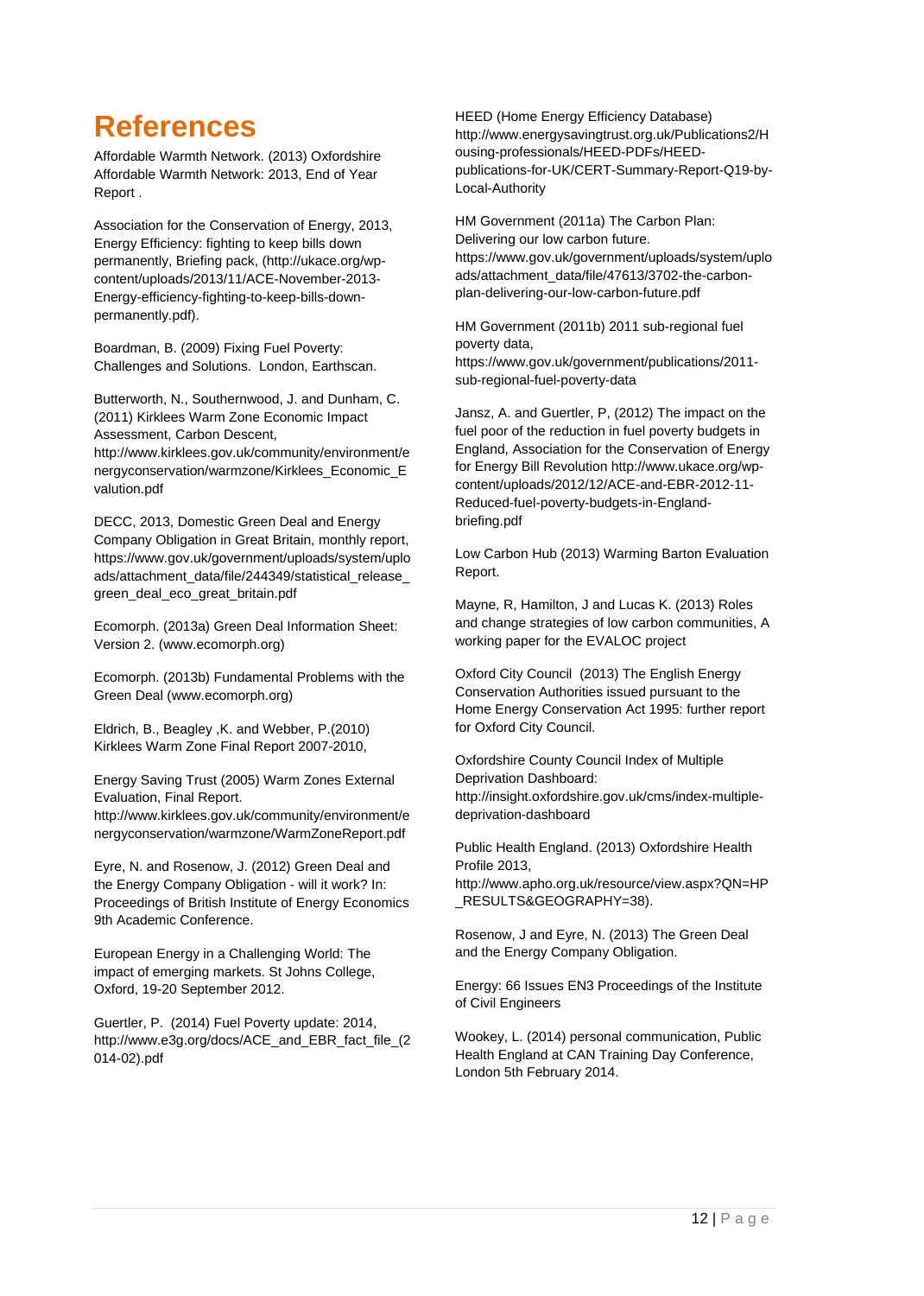# <span id="page-18-0"></span>**Appendices**

## <span id="page-18-1"></span>**Appendix A: Case studies**

#### **Case Study 1: Oxford City Council**

#### **General Fuel Poverty Services**

Oxford City Council (OCC) signposts residents to information about available affordable warmth services through its web site and leaflets including to the Oxfordshire Affordable Warmth Network (AWN) which it now funds. The information is tailored to different socio-economic group and tenures, and the AWN also trains Council staff about what help is available and what to do about it.

The City Council also actively promotes energy efficiency information (legislative changes and available finance) to private sector landlords via forums, web, and newsletters, and is trying to build up knowledge on how it can use EPCs and thermal imaging to enforce energy efficiency standards in single occupancy and Houses of Multiple Occupants.

It offers its own small repairs service which is available to owner/occupiers and tenants aged 60 and over, or suffering from a long term health condition or who are registered disabled. This covers small plumbing, electrical and basic house hold repairs e.g. small heating works such as thermostatic radiator valves, lagging pipework, hotwater cylinder insulation, draught exclusion work etc. The labour charge is £18 plus the cost of any materials used. These charges may be waived for someone in receipt of a means-tested benefit.

It is also running a Winter Warmth project which provides small grants to community groups in Oxford and advice centres/CAB to promote affordable warmth information and services to vulnerable older people. The Council also provides the community groups with promotional information and training.

#### **Warming Barton**

The City Council's current major fuel poverty programme is a scheme called Warming Barton which it implements in partnership with the Low Carbon Hub and local community organisations. The scheme, which is funded by DECC's Pioneer Places programme, aims to improve the energy efficiency of hard to treat homes in Barton which is among the most deprived 10% of neighbourhoods in the UK (measured in terms of the extent to which residents experience multiple aspects of deprivation including low skills, low incomes and high levels of crime). Many of Barton's homes are steel-frame

prefabricated buildings which are poorly insulated and 'hard to treat'. (Ref Warming Barton Evaluation report).

The scheme involved coordinating the delivery of free energy assessments (by local Green Deal energy assessors) and Green Deal Advice Reports to households. A total of 119 assessments were delivered throughout the project and local domestic energy assessors of which 61 include full Green Deal Advice Reports (an Energy Performance Certificate (EPC) and Occupancy Assessment). This resulted in a total of 579 recommended actions, 206 tCO2 potential annual savings and the potential for each household to save an average of £450 on their bills (Warming Barton Evaluation report).

However, as outlined above it proved difficult to obtain ECO funding to cover the full costs of providing external wall insulation to the 25 households identified for ECO funding. It was therefore planned that on the back of this scheme pilot, the Low Carbon Hub and Oxford City Council would develop a partnership with an ECO provider, Insulation North East (INE), in order to create a blended portfolio of property types across Oxford which would enable energy saving measures to be fully funded by ECO for homes in fuel poverty. In the first instance it was planned that this would involve extending the Warming Barton programme to neighbouring deprived parts of the city in Cowley, Littlemore, Iffley and Headington.

However, the proposed extension was not possible due to the recent revision to ECO which extended its implementation period and reduced the targets for external wall insulation (from 300,000 to 100,000) .This has reduced the price suppliers are willing to pay per tonne of carbon saving and hence increased the difficulty of accessing ECO for relatively expensive measures such as external wall insulations. These same difficulties have made it difficult for INE to provide an installation service in Oxford.

#### **Case Study 2: Oxfordshire Affordable Warmth Network (AWN)**

Both tiers of Local Government in Oxfordshire fund The Oxfordshire Affordable Warmth Network, operated by the National Energy Foundation (previously United Sustainable Energy Agency), which accesses and delivers funding for energy improvements. It also provides:

• *A free phone helpline* with no eligibility criteria which provides impartial advice on reducing energy bills, energy efficiency/saving and behaviour tips, and switching energy suppliers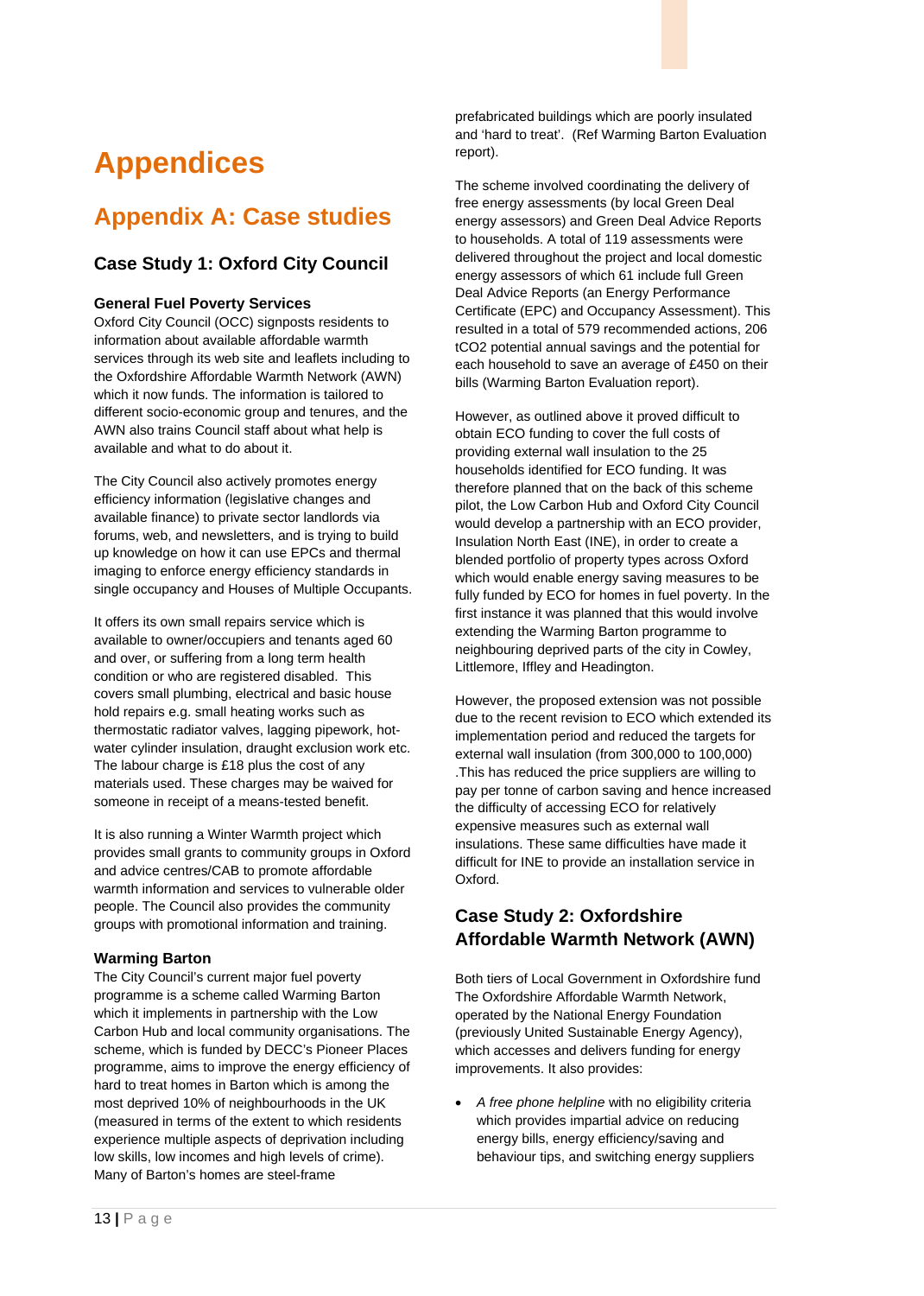- *Home Visits*: For residents identified as needing insulation or heating, the AWN may suggest a referral for a free home energy survey to identify energy efficiency improvements and access funding. The home visit will be conducted by a local Green Deal provider. Financial assistance may come from ECO, energy supplier trust funds, benevolent trust, flexible home improvement loans and/or small fuel poverty grants held on behalf of local councils
- *Outreach:* AWN staff are available to deliver talks about how to keep warm and well to all kinds of groups and events.
- *Training:* The network provides training to front line local authority staff, community groups and volunteers about affordable warmth, the dangers of living in a cold home, signs to look out for, and help available to alleviate underlying problems. All outreach and training sessions are free of charge.
- *Information:* The network also produces a range of literature, including a 28 page 'Easy Save' booklet packed full of tips to keep in control of energy bills, thermometer cards, posters and flyers.

In 2012/13, 502 people accessed its free help line and installed 509 heating and insulation measures in 417 households across Oxfordshire (AFN Eval Report).

Difficulties in accessing ECO contributed to the bankruptcy of the AWN's initial delivery partner, the Energy Saving Cooperative, although AWN has subsequently re-tendered and are now sending referrals through to two organisations InstaGroup and EverWarm (previously known as the Cocoon Your Home insulation scheme) (AWN).

#### **Case Study 3: Ecomorph: a green deal advice organisation**

Ecomorph is a Green Deal advice organisation with three advisers. It has conducted around 100 grantfunded Green Deal Assessments and provides advice on immediate low- or no-cost energy efficiency measures. It also refers people to Green Deal Providers who will access ECO and/or Green Deal loans arranged through a Green Deal Installer. It has encountered a number of problems in relation to ECO. First, in practice the ECO will not fully fund solid wall insulation, nor Affordable Warmth measures. For the excess cost, the householder could look to the Green Deal, but in practice it is unlikely, even after the grant, that they could borrow the whole remaining sum in this way, as there is no guarantee that the carbon savings would be

sufficient to meet the Golden Rule. Green Deal loans are very expensive with 7% interest. The costs of Green Deal installations are also very high; the bureaucracy may inflate the price of an installation 2.5-fold. Customers could do better borrowing elsewhere and hiring workers directly. It is not possible therefore, for a Green Deal Advisor (GDA) to advise a person on pension credit to enable home improvement with no up-front costs. Second, as noted above, energy assessments take a long time (2-3 hours), and are costly. Customers will not pay up-front for them. Green Deal Providers and other interested parties selling products may provide them free but this jeopardises the impartiality of their advice.

#### **Case Study 4: Low Carbon West Oxford**

#### **Background**

Low Carbon West Oxford (LCWO) is a mainly voluntarily run charity which runs a range of projects to reduce individuals and community's carbon footprint. It is based in West Oxford which is an area of medium deprivation. According to the 2001 census 84% of households are owner occupiers with the rest made up of private rented and social rented accommodation.

#### **LCWO household carbon/energy reduction programmes**

As the Local Authority was not running any residential carbon reduction, energy efficiency or fuel poverty programmes in the community Low Carbon West Oxford developed the Low Carbon Living Programme to motivate and enable local residents to reduce their personal and household carbon emissions. The programme does this: through (a) measurement and feedback including personal carbon foot printing, loan of an energy display monitor and regular meter readings; (b) advice, support and opportunities for peer learning in six group sessions backed up by information sheets; and (c) goal setting in six group workshops over a 6 month period.

The LCWO team were aware that energy efficiency improvements bring important practical benefits for people - savings on fuel bills, warmer homes, improved health - so have tried to be as inclusive as possible including:

- Developing an engagement strategy to reach all different sections of community – including door knocking across whole community;
- Providing tailored information and advice for tenants;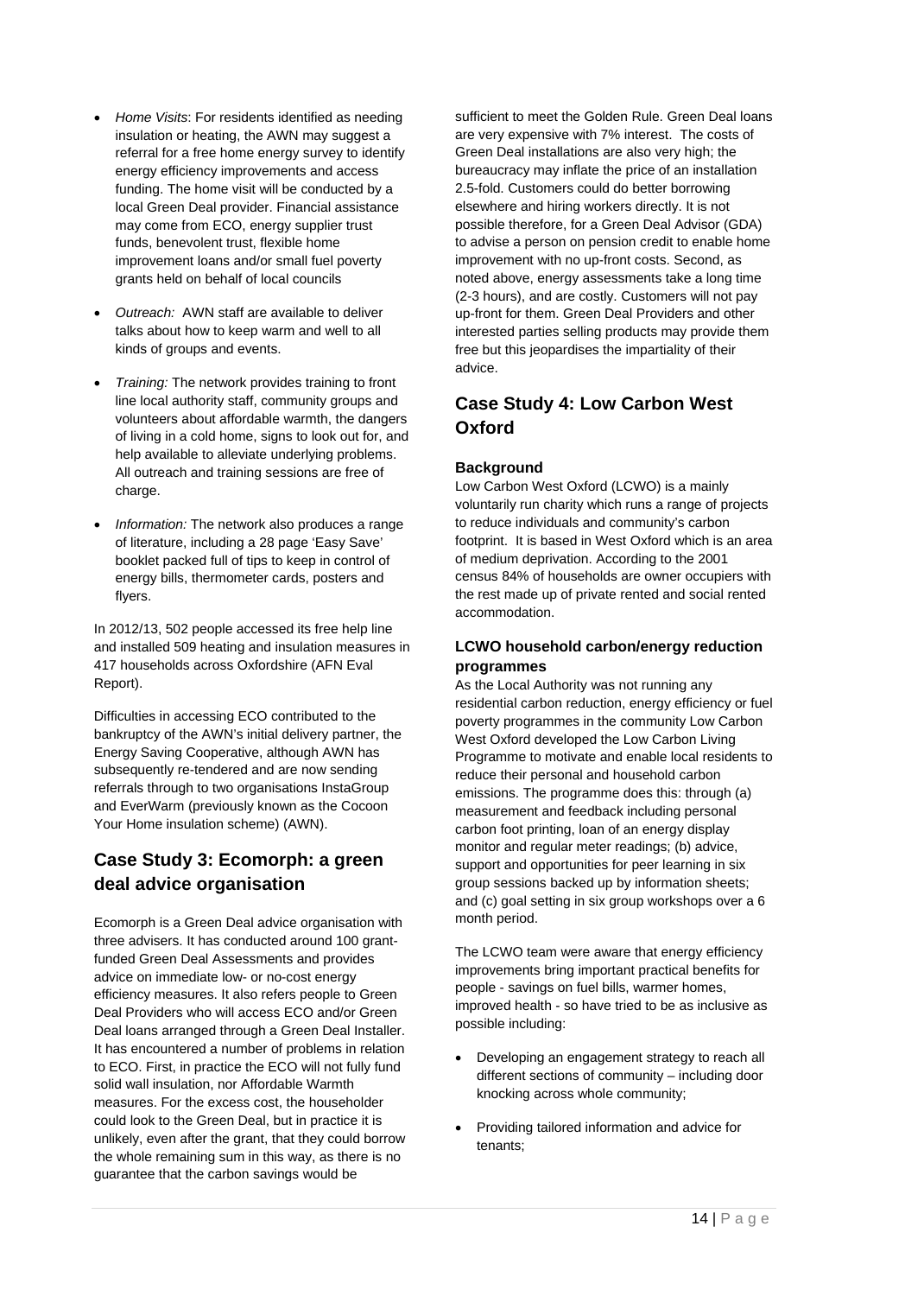- Addressing barriers to participation e.g. timing of meetings, small grants for EE measures or baby sitting;
- Signposting, badging and leafleting residents about Warm Front and other grants for household energy efficiency improvements.

Over 100 people have completed the programme since it was established in 2010, and participants reduced their personal carbon footprint by an average of 10% in the first year. 20% of participants (from two of the cohorts) had below average incomes which roughly reflect the demography of the area. The 'badging' of the previous Warm Front grant scheme via leafleting to eligible households resulted in seven qualified referrals.

Despite these encouraging results, LCWO recognised that LCLP was not reaching everyone in the community. Some people lack the motivation, agency or time to attend group meetings in the first place. If they do attend and want to make energy efficiency improvements to their homes, infrastructural gaps ( e.g. in low energy renovation skills and materials) means participants who attend the programme still have to organise finance and energy efficiency which is a big ask even for 'able to pay', let alone for low income fuel poor. However, it did not have capacity or resources to do home visits or access and coordinate the installation of free energy efficiency measures to low income and vulnerable households itself (and as a charity LCWO is not able to recommend particular energy suppliers or installers to people).

As a result it developed a number of complementary measures including:

- Meeting with the City Council and housing associations to encourage them to further improve the energy efficiency of their properties in West Oxford.
- Contracting an experienced energy assessor to provide free one-to-one energy saving advice and affordable warmth surgeries at twice-yearly Bring and Take sessions, and subsequently to provide tailored assessments and advice in people's homes.
- Thermal imaging of residents' homes by appointment, with follow up energy advice for specific problems identified.

In 2013, thermal images were taken of 15 homes, one-to-one energy advice provided to 21 households, an energy-wise workshop attended by 8 residents, 90 households were contacted with advice on staying warm (through the City Council funded Winter Warmth project).

Winter Warmth project: In 2013, in response to community groups' concerns that the pockets of low income fuel poor in their areas were not accessing affordable warmth services, the City Council used funds from the Department of Health for a 'Community Connection Scheme', now called the Winter Warm project. The scheme provides community groups with grants to identify local vulnerable and elderly people, and link them to affordable warmth services.

LCWO received a grant which enabled it to hire a local person who had prior experience of working with vulnerable people to do the needed outreach and home visit. The link with the council also helped ensure that LCWO were informed about what services they and other agencies provided.

The project worker identified 90 vulnerable people. There was a very low uptake of affordable warmth services on offer, in part due to people's reluctance to report need or to suffer the disruption of further visits or assessments. But this also reflected the relatively paltry nature of the available local or national Affordable Warmth services at that time which mainly provide a phone help line,

However, the identification of and links made with the vulnerable households was in itself a valuable outcome, as was the networking with the chemist, community police, the church and health care staff, to raise awareness of issues of cold homes, fuel poverty and services. The Council has found further funding for the project to continue this year, and is hiring the LCWO project worker to provide mentoring and training for other communities.

#### **Case Study 5: Low Carbon East Oxford**

#### **Background Information**

Low Carbon East Oxford (LCEO) is a community group running initiatives to reduce the carbon footprint of East Oxford. The area of East Oxford covered by LCEO covers three Wards which have disproportionately high private rented accommodation and houses in multiple occupation. The 2001 Census showed that more than one third of properties in east Oxford were private rented (more than 2,000 households). This is much higher than the average figure across south east England and is particularly pertinent to policy making as the proportion of privately-rented homes in England rising.

The relevant Lower Super Output Areas (LSOAs) have Indices of Multiple Deprivation of around 25- 35%, and the same areas represent the worst fuel poverty across the city. According to the 2011 new definition of fuel poverty (Low Income, High Cost)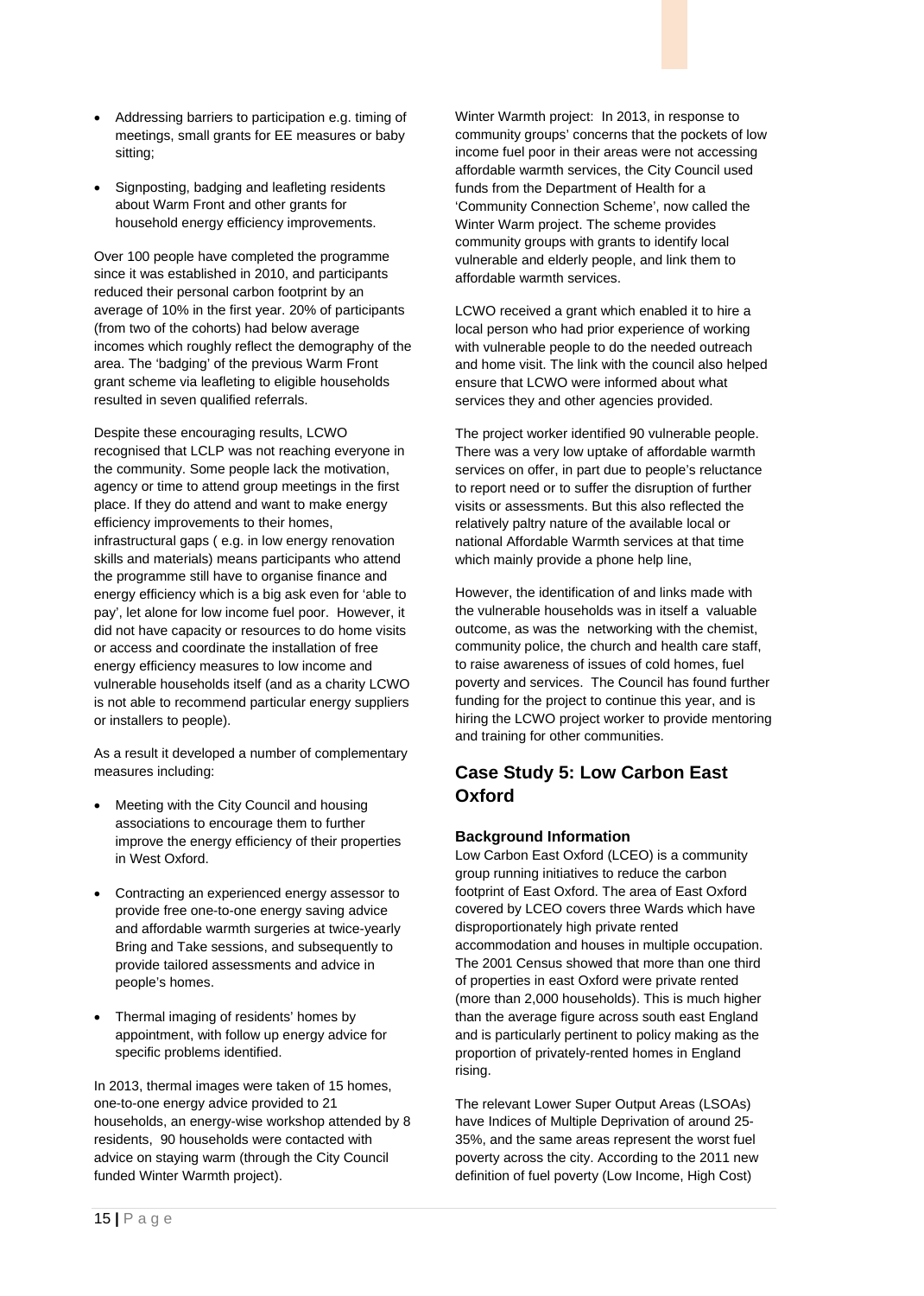IHC , seven of the ten worst LSOAs in Oxford are in the three Wards covered by LCEO, St Mary's, St Clement's and Iffley Fields.

Despite the high levels of fuel poverty the parliamentary constituency of Oxford East had received relatively little help from interventions under the previous supplier obligation scheme, CERT. By quarter 12 of the CERT scheme in March 2011, only 4% of properties had benefitted from any treatment, leaving the constituency ranked 595th out of 635 constituencies

[\(http://www.energysavingtrust.org.uk/content/downlo](http://www.energysavingtrust.org.uk/content/download/5363/94051/version/1/file/Copy+of+CERT+Summary+Report+%28Q12%29+by+Constituency.xls) [ad/5363/94051/version/1/file/Copy+of+CERT+Summ](http://www.energysavingtrust.org.uk/content/download/5363/94051/version/1/file/Copy+of+CERT+Summary+Report+%28Q12%29+by+Constituency.xls) [ary+Report+%28Q12%29+by+Constituency.xls\)](http://www.energysavingtrust.org.uk/content/download/5363/94051/version/1/file/Copy+of+CERT+Summary+Report+%28Q12%29+by+Constituency.xls).

#### **LCEO work with tenants in the private sector**

An important element of LCEO's work has been helping improve energy efficiency in the private sector, given that a large proportion of private rented properties have low energy efficiency and very high rents. Its 'Landlord Energy Saving Scheme' business plan won a solar PV system in a national competition in 2011. The system was installed on the roof of local charity Restore. The charity's café and offices make use of the generated electricity while

the feed-in tariff income is used to support LCEO's work.

In early 2012, LCEO also won and ran a £38,000 DECC-funded LEAF project. LCEO worked with People and Planet, Gaiaveda and local specialists to train volunteers to survey 200 private rented properties. Just over half of the properties surveyed were terraced houses and nearly one third was flats. As this was a self-selecting group many of the properties in the worst conditions were not assessed. The average EPC rating was 51 and two thirds of the properties were in Band E. Only one quarter of households reported having seen the EPC for their property, and only one tenant knew of any of the EPC recommendations being followed. The team worked with tenants, students, letting agents and landlords to offer advice, tailored around CERT and tax-supported measures. There were constraints on access to EPCs, and engagement with both private landlords and letting agents proved difficult.

Following the surveys, LCEO managed to help roughly 50 properties. It helped them negotiate support from power suppliers (SSE and British Gas), who provided radiator reflector panels and energy display meters. LCEO also promoted free water



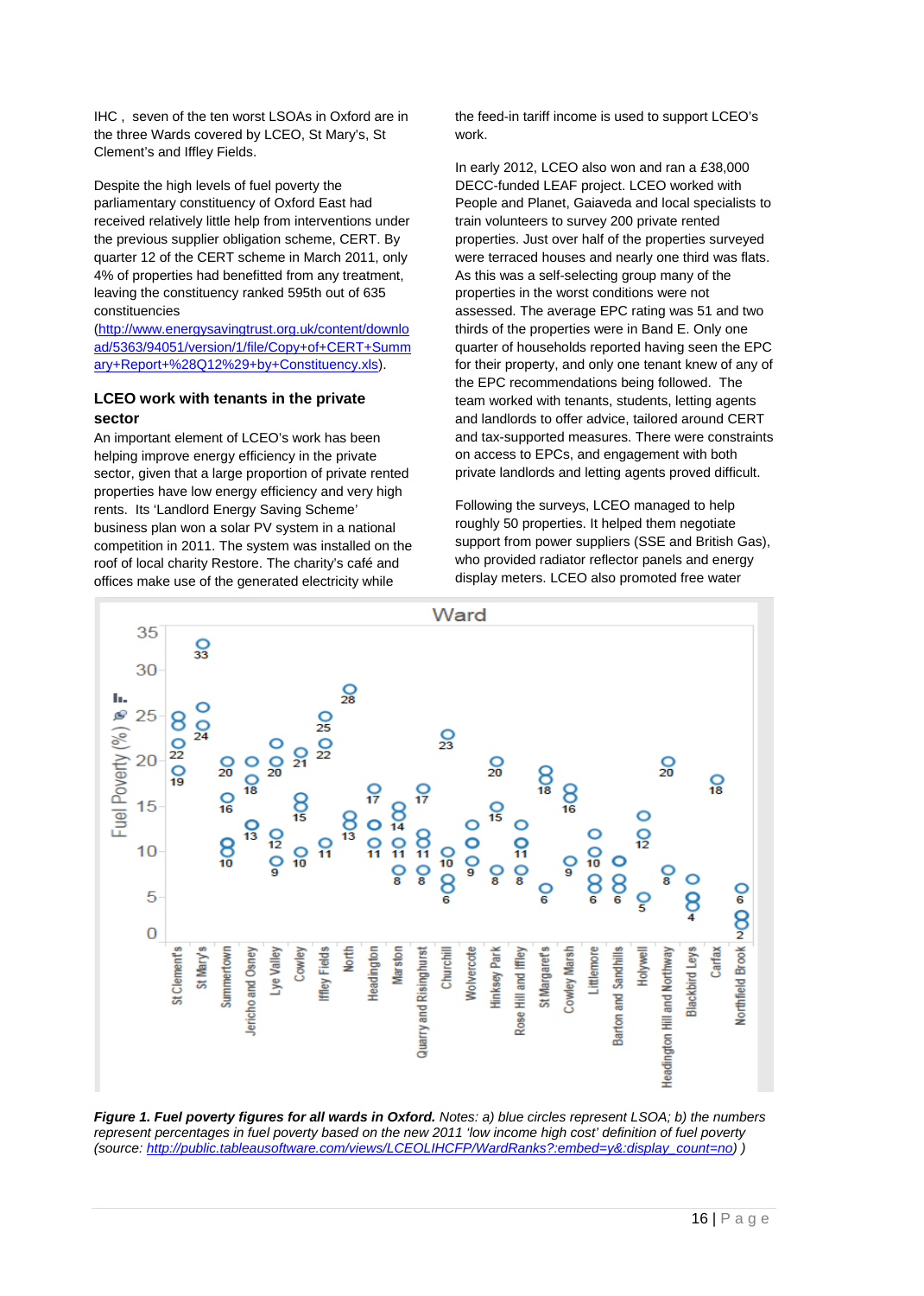saving devices, including tap inserts and efficient shower heads. Since residents had to obtain these direct from the water utility, there is no firm information on take-up beyond a handful of properties.

The loan library of energy display meters has enabled reduction of standby losses in around 10 homes so far. Householders were encouraged to go 'vampire hunting', discovering and controlling 'always on' loads of up to 40 watts.

LCEO installed radiator reflector panels in around thirty properties. It is planning to use the remaining materials to treat a further 25 properties, which were identified in the 2014 thermal imaging campaign.

Another engagement campaign has been the thermal imaging project. The 2012/13 effort trained around 10 volunteers and made use of a camera loan from CAG Oxfordshire. The project provided basic survey of more than 200 properties. Residents have installed new windows and simpler measures such as secondary glazing, draught-proofing and door curtains as a result of the project.

For 2014, Oxford City Council kindly lent LCEO a thermal imaging camera and there has been joint training. Initially, it had been hoped to survey around 20 streets. However, the unusual weather conditions have so far restricted the ambitions for the 2014 project, as there have been few periods of cool weather suitable for evening surveys. Images have been taken for approximately 300 properties up to the beginning of February. Information sharing activities are planned to coincide with the upcoming Oxfordshire Green Open Doors events.

One of the areas of focus for the DECC Local Energy Assessment Fund (LEAF) funded project

was external wall insulation (EWI). This is particularly relevant to the prevalent solid walled properties in east Oxford, given that internal insulation is particularly difficult to implement in the private rented sector. It also has problems with interstitial condensation and is not an appropriate adaptation to climate change, with potential for overheating. EWI is expensive but there are potential benefits of cost reduction through area-based approaches. However, there is a strong resistance from the perspective of heritage and street scene. One demonstration property has been treated in the area covered by LCEO. The revisions to planning constraints for EWI were not sufficient to enable presumed consent. LCEO has engaged with planning officials to try to develop a supportive regime.

LCEO also has promoted information about affordable warmth services in its area by preparing display posters and leaflets for the local Churches and Friends' Meeting House and through its own newsletter and the Quaker newsletter.

It has asked 'street champions' to help identify people in their streets to see if they would benefit from fuel poverty advice, and has also asked local Councillors to help with follow-up. The volunteer resources are limited and LCEO has not been able to take up offers of training this year. Their approach is to work with people who are long-term residents and hence know the area well.

LCEO continues to work with the City Council and DECC to develop approaches by which housing data can be used effectively to help support outreach activities. It also plans to reach the vulnerable through groups like Donnington Doorstep toddler group, over 50s, Asian women's groups, the Ethnic Minority Business service and church networks.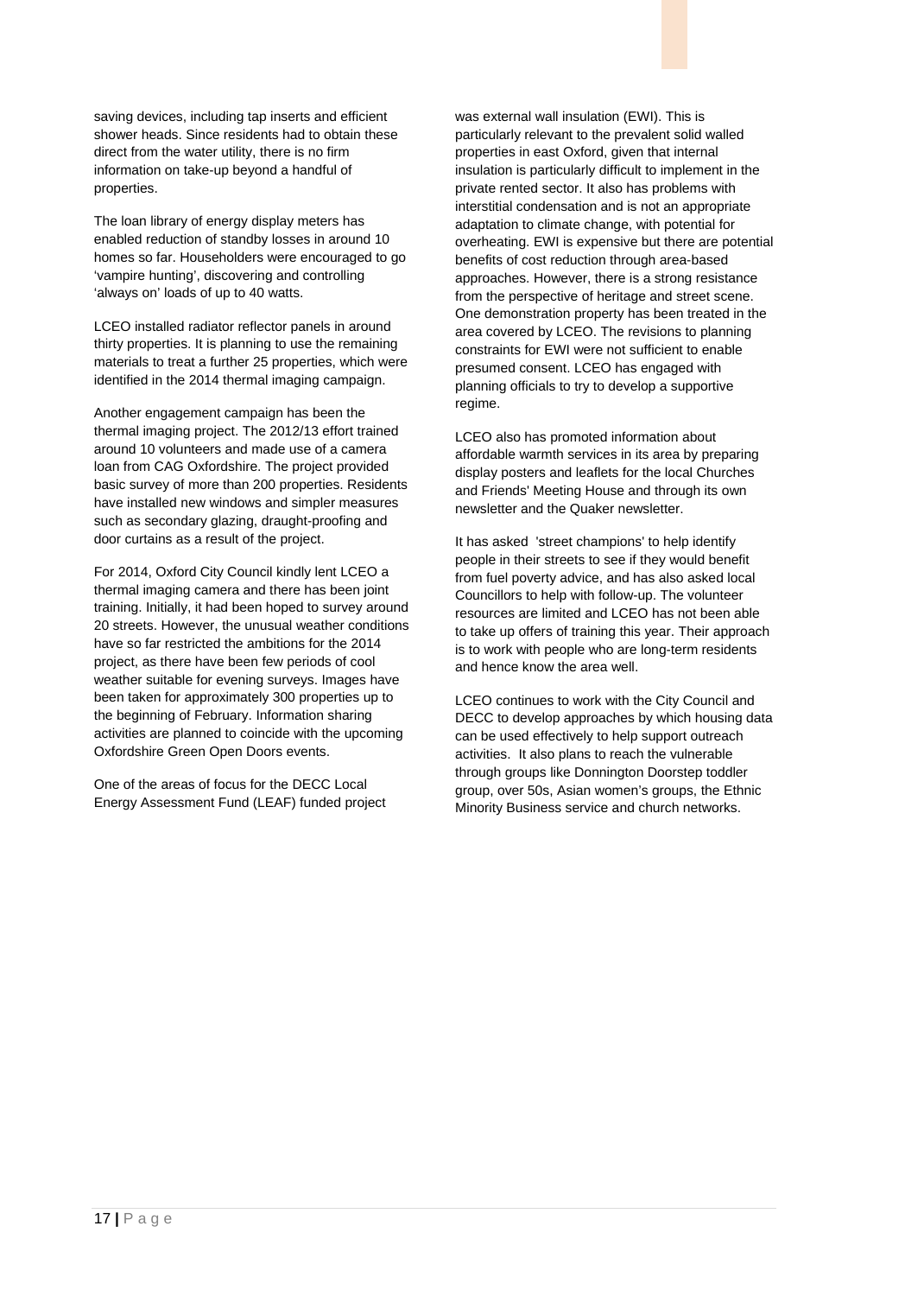### <span id="page-23-0"></span>**Appendix B: Deprivation and fuel poverty data**

|                                                                                 | Number of LSOAs (Lower layer Super Output Areas (LSOAs) per district |                  |                      |                |                     |
|---------------------------------------------------------------------------------|----------------------------------------------------------------------|------------------|----------------------|----------------|---------------------|
| <b>Deciles of</b><br><b>Indices of</b><br><b>Multiple</b><br><b>Deprivation</b> | <b>Cherwell</b>                                                      | Oxford           | South<br>Oxfordshire | Vale           | West<br>Oxfordshire |
| $0-10$ (most<br>deprived)                                                       | $\pmb{0}$                                                            | $\mathbf{1}$     | $\pmb{0}$            | $\pmb{0}$      | $\pmb{0}$           |
| $10 - 20$                                                                       | $\overline{5}$                                                       | 11               | $\mathbf 0$          | $\overline{1}$ | $\pmb{0}$           |
| $20 - 30$                                                                       | $\overline{\mathbf{4}}$                                              | $\boldsymbol{9}$ | $\mathbf{3}$         | $\pmb{0}$      | $\overline{2}$      |
| $30 - 40$                                                                       | 5                                                                    | 12               | $\mathbf{3}$         | $\pmb{0}$      | $\overline{2}$      |
| 40-50                                                                           | $\overline{\mathbf{4}}$                                              | 16               | $\overline{4}$       | $\mathbf{1}$   | $\overline{2}$      |
| $50 - 60$                                                                       | 11                                                                   | 13               | $\,6\,$              | 11             | 3                   |
| 60-70                                                                           | 15                                                                   | 9                | 8                    | $5\,$          | $\overline{7}$      |
| 70-80                                                                           | 10                                                                   | $\boldsymbol{9}$ | 14                   | 14             | $\,6\,$             |
| 80-90                                                                           | 23                                                                   | $\sqrt{5}$       | 28                   | 15             | 19                  |
| 90-100 (least<br>deprived)                                                      | 14                                                                   | $\pmb{0}$        | 35                   | 28             | 25                  |

### **Index of Multiple Deprivation by districts in Oxfordshire**[19](#page-23-1) **2011**

<span id="page-23-1"></span><sup>19</sup> Source: Oxfordshire County Council Index of Multiple Deprivation Dashboard: <http://insight.oxfordshire.gov.uk/cms/index-multiple-deprivation-dashboard>